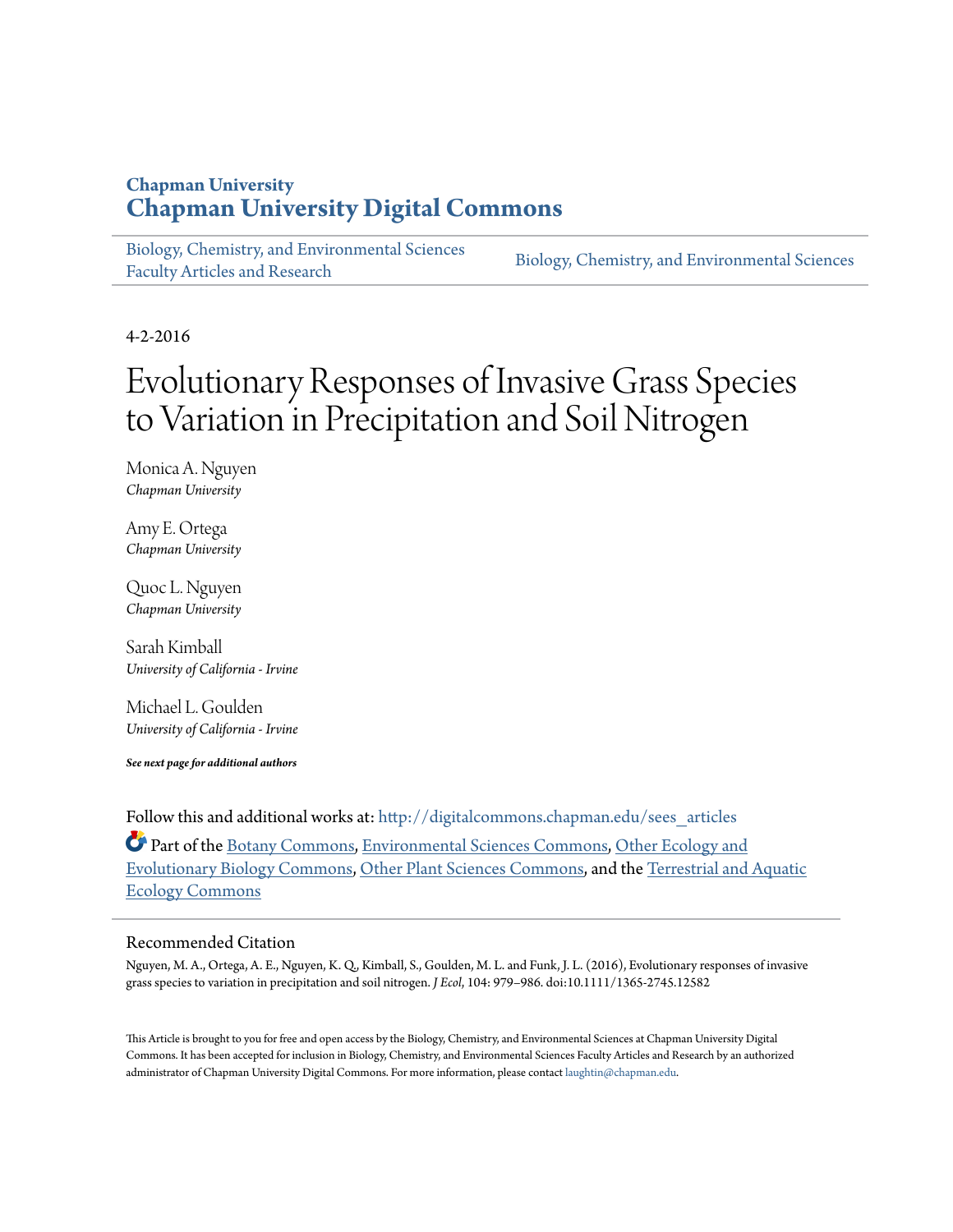## Evolutionary Responses of Invasive Grass Species to Variation in Precipitation and Soil Nitrogen

#### **Comments**

This is the accepted version of the following article:

Nguyen, M. A., Ortega, A. E., Nguyen, K. Q., Kimball, S., Goulden, M. L. and Funk, J. L. (2016), Evolutionary responses of invasive grass species to variation in precipitation and soil nitrogen. *J Ecol*, 104: 979–986. doi:10.1111/1365-2745.12582

which has been published in final form at [DOI: 10.1111/1365-2745.12582.](http://dx.doi.org/10.1111/1365-2745.12582) This article may be used for noncommercial purposes in accordance with [Wiley Terms and Conditions for Self-Archiving](http://olabout.wiley.com/WileyCDA/Section/id-820227.html#terms)*.*

#### **Copyright**

Wiley

#### **Authors**

Monica A. Nguyen, Amy E. Ortega, Quoc L. Nguyen, Sarah Kimball, Michael L. Goulden, and Jennifer L. Funk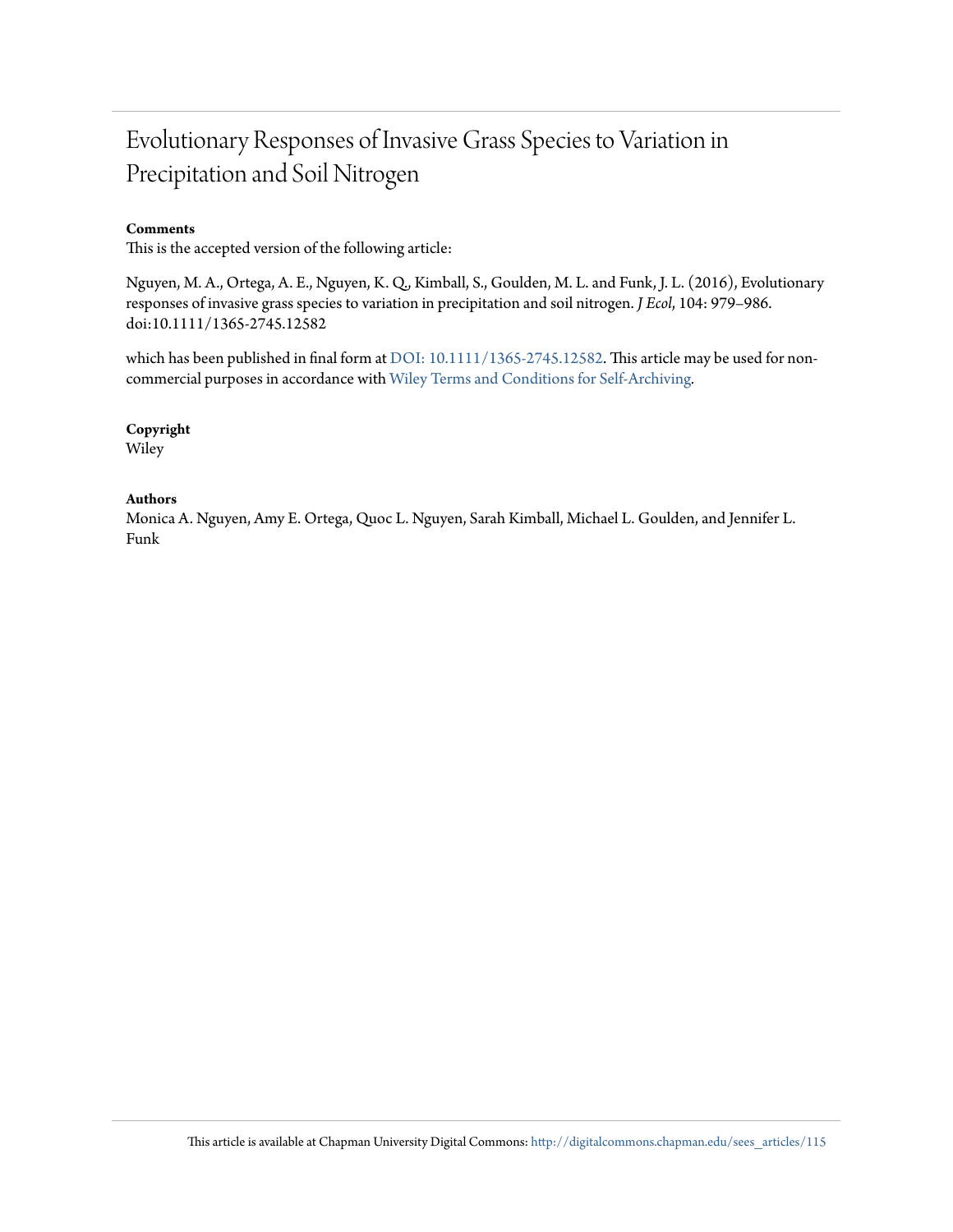Received Date : 08-Sep-2015 Revised Date : 30-Mar-2016 Accepted Date : 31-Mar-2016 Article type : Standard Paper Editor : Jennifer Lau

**Evolutionary responses of invasive grass species to variation in** 

#### **precipitation and soil nitrogen**

Monica A. Nguyen<sup>1\*</sup>, Amy E. Ortega<sup>1</sup>, Quoc L. Nguyen<sup>1</sup>, Sarah Kimball<sup>2</sup>, Michael L. Goulden<sup>3</sup>,

and Jennifer L. Funk $<sup>1</sup>$ </sup>

<sup>1</sup>Schmid College of Science and Technology, Chapman University, Orange CA USA

<sup>2</sup> Center for Environmental Biology, University of California, Irvine CA USA

<sup>3</sup>Department of Earth System Science, University of California, Irvine CA USA

This article has been accepted for publication and undergone full peer review but has not been through the copyediting, typesetting, pagination and proofreading process, which may lead to differences between this version and the Version of Record. Please cite this article as doi: 10.1111/1365-2745.12582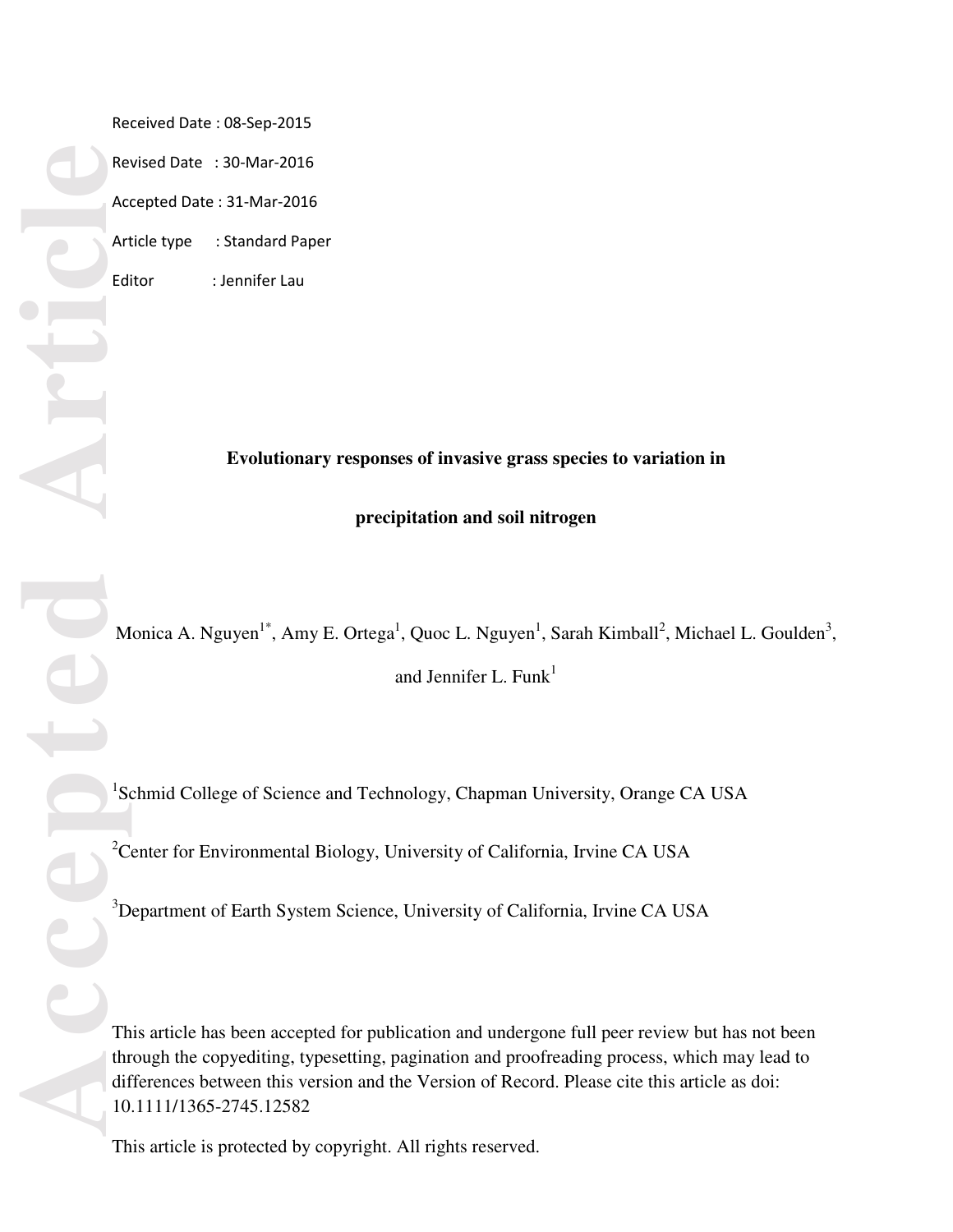**Excession Contains to the Contains of Containing Philips (Contains)**<br> **Anticle**<br> **Article**<br> **Accepted**<br> **Article**<br> **Article**<br> **Article**<br> **Article**<br> **Article**<br> **Article**<br> **Article**<br> **Article**<br> **Article**<br> **Article** 

\* Corresponding author: Email: nguyen.an.monica@gmail.com

Running head: Rapid evolution in two annual exotic grasses

#### **Summary**

1. Global climate models suggest that many ecosystems will experience reduced precipitation over the next century and the consequences for invasive plant performance are largely unknown. Annual invasive species may be able to quickly evolve traits associated with drought escape or tolerance through rapid genetic changes.

2. We investigated the influence of five years of water and nitrogen manipulations on trait values in a southern California grassland system. Seeds from two annual grass species (*Avena barbata*, *Bromus madritensis*) were collected from experimental plots and grown in a common environment over two generations. We measured 14 physiological, morphological, phenological, and reproductive traits.

3. Both species displayed phenotypic differences depending on the water treatment from which they were collected, but not depending on the nitrogen treatment. Both species displayed trait values characteristic of drought escape (e.g., earlier flowering in *A. barbata* and *B. madritensis*, lower water-use efficiency in *B. madritensis*) when grown from seeds collected from plots that experienced five years of reduced precipitation. Furthermore, *A. barbata* individuals grown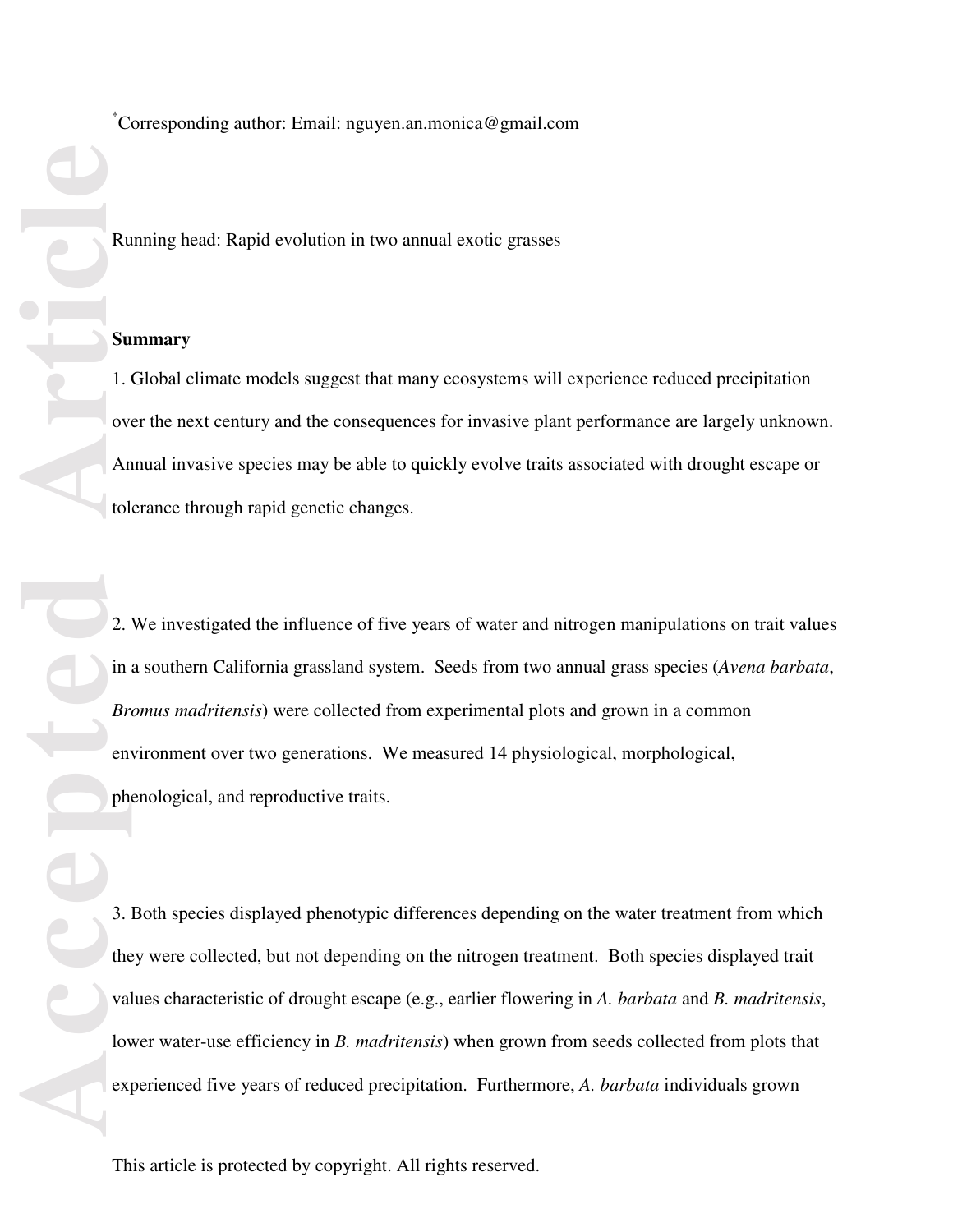from seeds collected from drought plots had higher reproductive output and higher photosynthetic performance than individuals grown from water addition plots, with individuals grown from ambient plots displaying intermediate trait values. Notably, we found no phenotypic variation among treatments for six root traits.

4. *Synthesis*. Trait differences were observed following two generations in a common garden, suggesting that treatment differences were genetically based. This suggests that populations were responding to selection over the five years of water manipulations, a remarkably short time period. The rapid evolutionary responses observed here may help these two widespread invasive grass species thrive under reduced precipitation scenarios, which could have important implications for fire dynamics, invasive species management, and native plant restoration in communities invaded by annual grasses.

**Key-words:** annual species, *Avena barbata*, *Bromus madritensis*, drought escape, invasion ecology, invasive species, phenology, photosynthesis, root traits, water-use efficiency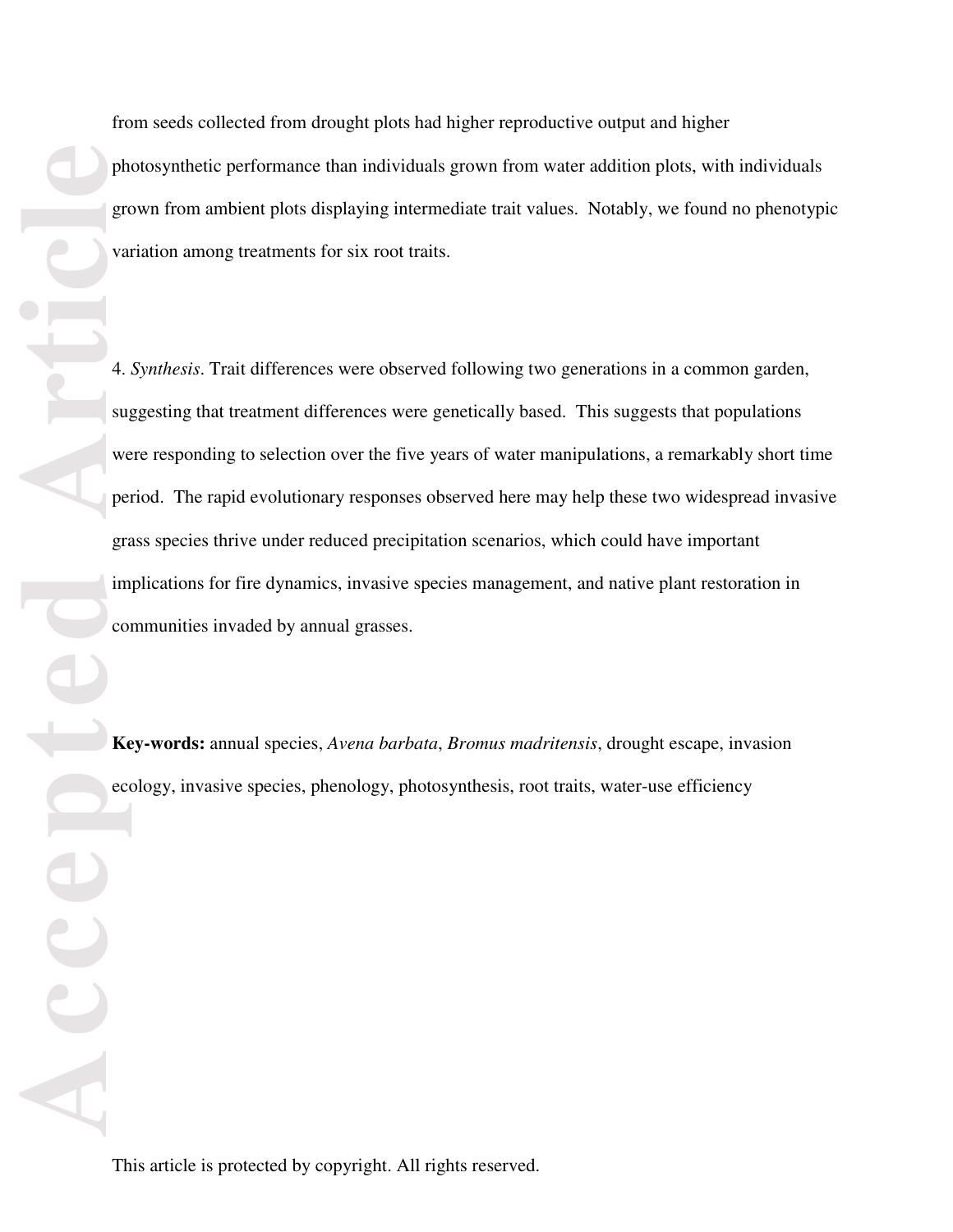**Accepted Article** Global change, including increases in temperature, atmospheric  $CO<sub>2</sub>$  concentration, and nitrogen (N) input from anthropogenic activities, is one of the most significant threats to natural ecosystems. Further, global climate models have predicted alterations in inter- and intra-annual precipitation in many regions (Melillo et al., 2014). Biological invasion is another important agent of global change with significant effects on global biodiversity (Millennium Ecosystem Assessment, 2005). A meta-analysis of 1041 cases of invasion found that alien invasive plants decrease the abundance and diversity of native resident plant species by 43.5% and 50.7%, respectively (Vilà et al., 2010). Significant impacts on native resident species' abundance and diversity are more likely to occur if the invading species is an annual grass (Pyšek et al., 2012). Refining our understanding of how invasive plants respond to environmental variation will improve our ability to predict their effects on natural plant communities in the face of global change. In this study, we explore the adaptive responses of two annual invasive grass species to declines in precipitation and increased N deposition in a southern California grassland.

There are two major strategies a plant can employ to cope with reduced water availability: drought tolerance and drought escape. Drought tolerance, characterized by low photosynthetic activity, high water-use efficiency (WUE; the rate of carbon assimilation relative to transpiration), and slow growth, allows an individual to conserve resources while continuing to be active during the drought period (Sherrard and Maherali, 2006, Franks, 2011). Conversely, drought escape involves the completion of an individual's life cycle before the drought reaches its most extreme state. Drought escape is characterized by high photosynthetic rates, low WUE, and early flowering (Sherrard and Maherali, 2006, Franks, 2011). An increase in N allocation to photosynthetic enzymes and chlorophyll content in leaves may act to increase light harvesting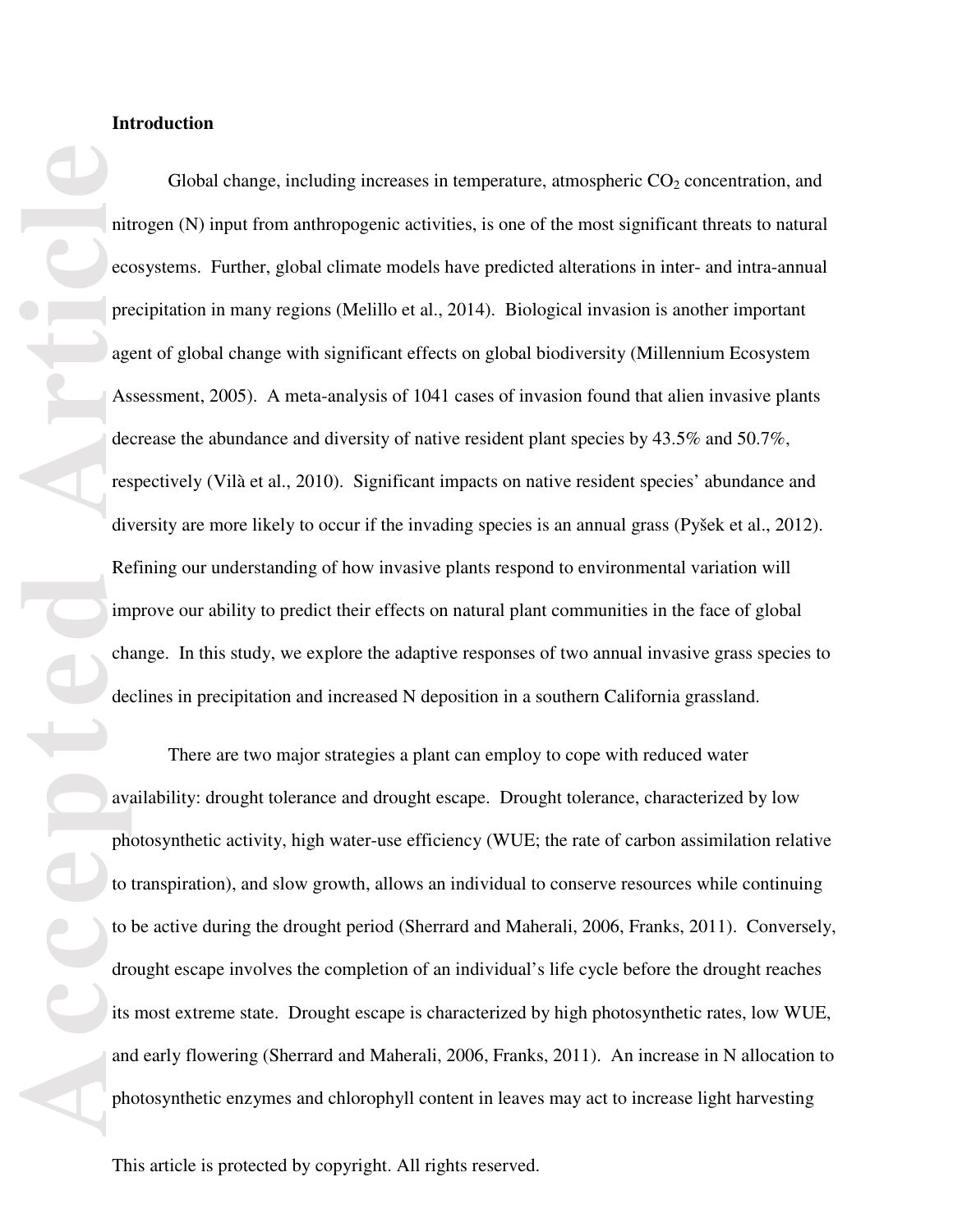(Terashima and Evans, 1988, Evans, 1989) and, consequently, carbon fixation over a shorter period of time. Thus, increased N availability resulting from human activities may enhance growth in species displaying a drought escape strategy.

Will invasive species benefit from projected arid, N-rich conditions? High soil N concentrations can increase invasive species performance (Huenneke et al., 1990, Ostertag and Verville, 2002, Gross et al., 2005, Davis et al., 2000); however, the effects of N addition are complex and will depend on soil water availability, competition, and the form of available N (Everard et al., 2010, Ross et al., 2011, Eskelinen and Harrison, 2014). Furthermore, an analysis of several U.S. databases suggests that invasive species tend to initiate leaves and flower earlier in the growing season compared to native species (Wolkovich and Cleland, 2011). This phenological pattern, consistent with drought escape, suggests that many annual invasive species may be well-suited to increasingly arid conditions.

Many studies have shown that invasive species can be phenotypically plastic in response to changes in water, light and nutrient availability (e.g., Funk, 2008, Davidson et al., 2011); however, fewer studies have examined the potential for invasive species to adapt to environmental variation through genetic changes. In a study comparing flowering times of annual *Brassica rapa* before and after a four year drought in southern California, Franks *et al.* (2007) found that seeds collected from wet and dry environments post-drought flowered significantly earlier than those collected before the drought, which is characteristic of a drought escape response. Further, Franks (2011) suggested that populations of *B. rapa* escape drought through reduced WUE, which allows for rapid development and earlier flowering. A study of the annual invasive grass *Avena barbata* grown in wet and dry environments also found strong evidence that earlier flowering was adaptive under drought (Sherrard and Maherali, 2006).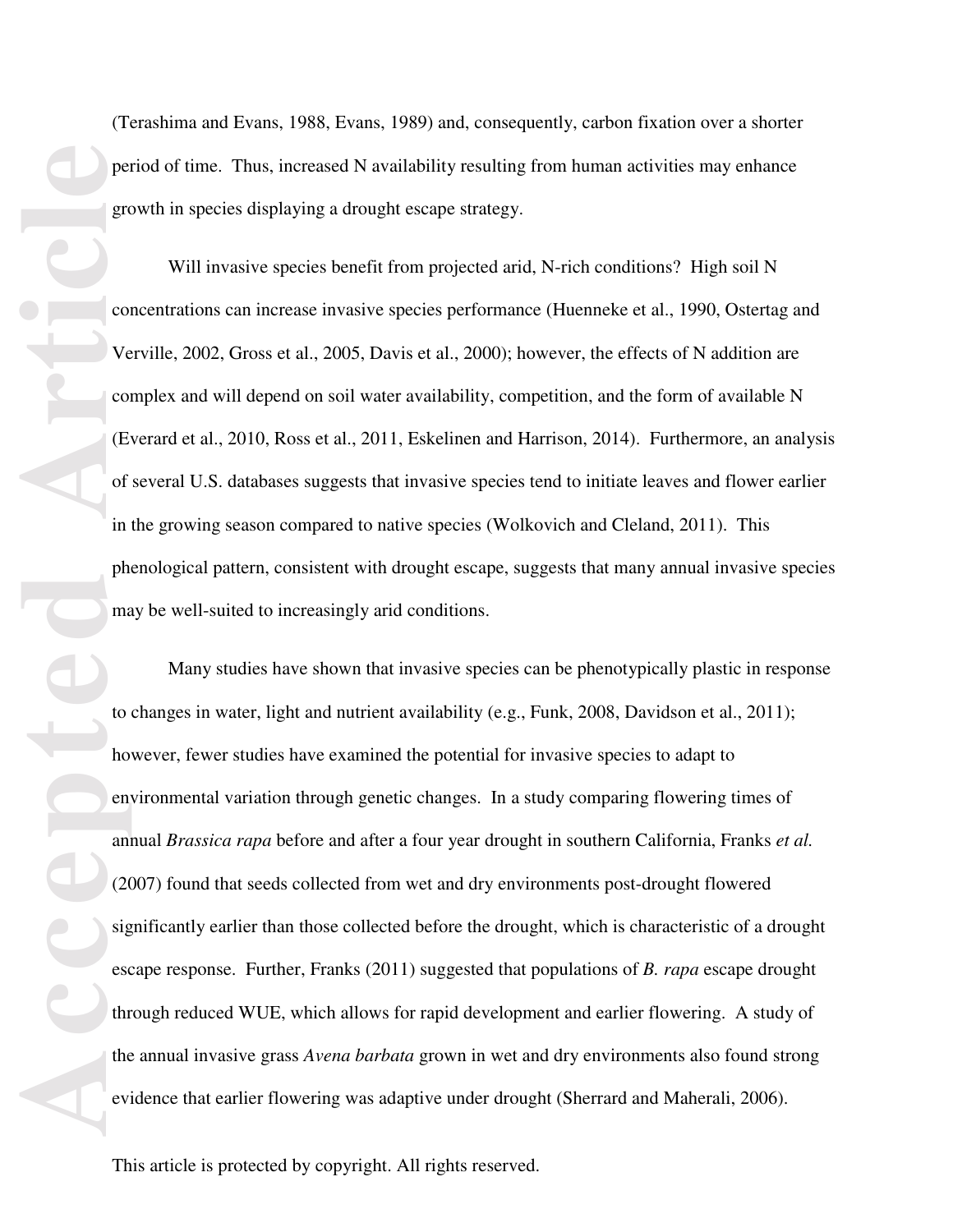Despite evidence of rapid evolution in the flowering times of *B. rapa* and *A. barbata*, adaptive responses to climate change may be slower or lacking in other traits and for other species (Franks et al., 2007). Anatomical and physiological characteristics of roots will influence both water and N acquisition, yet few studies have examined root adaptation along a precipitation gradient. Studies using congeneric and conspecific pairs occurring in high and low rainfall sites suggest that low specific root length (SRL, m  $g^{-1}$ ), large root diameter, or slow root elongation rates may be favored under drier conditions, reflecting an investment in thick, longerlived roots that more efficiently transport water (Wright and Westoby, 1999, Nicotra et al., 2002, Heschel et al., 2004).

ada special special special special special special special special special special special special special special special special special special special special special special special special special special special sp We searched for evolutionary responses to N and water manipulations in two invasive grass species (*A. barbata* and *Bromus madritensis*) that are widespread throughout much of the west coast of North America. We subjected populations of both species to altered precipitation and N availability for five years, collected seeds from multiple maternal plants, and grew them in a common environment over two generations. We measured a suite of above- and below-ground traits that are associated with water and N use to address this question: Did invasive species exhibit trait differences in response to the 5-year environmental manipulations that persisted after two generations in a common environment? If so, our results would suggest that the trait differences were genetic and, thus, the result of rapid evolution in response to environmental change. Answering this question is a critical first step in understanding how invasive species may respond to future climate change.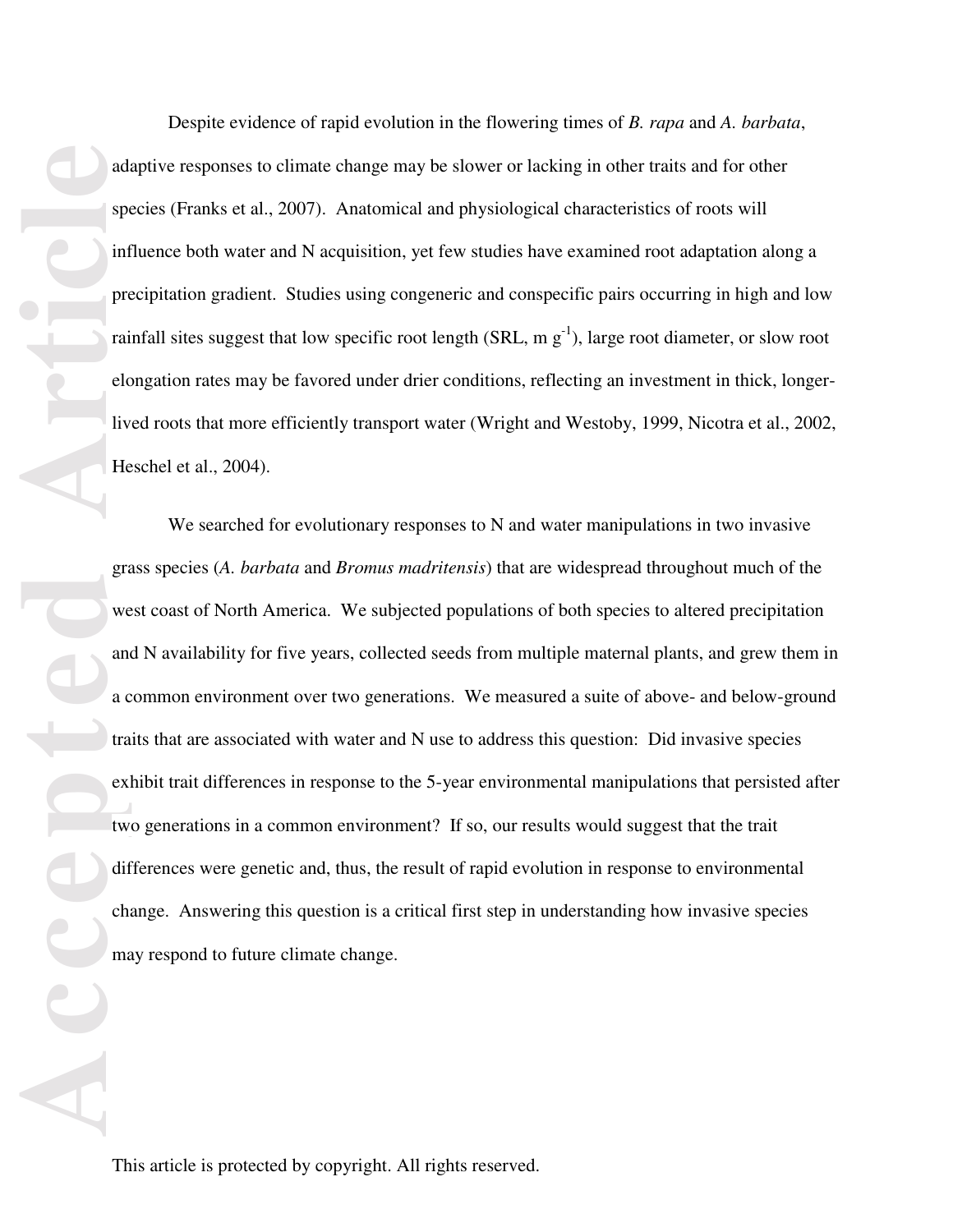#### **Materials and Methods**

#### *Study site & seed source*

The study site was located in a grassland community within the Irvine Ranch Conservancy in Orange County, California (Kimball et al., 2014, Allison et al., 2013, Potts et al., 2012). Orange County has a Mediterranean climate characterized by hot, dry summers and cool, wet winters. We focused on two invasive grass species, *A. barbata* and *B. madritensis*, which were abundant at our site. These species are native to the Mediterranean Basin and, due to repeated introductions, have widespread global distributions. In California, where our study was conducted, *A. barbata* and *B. madritensis* have overlapping but slightly different geographic distributions, with *B. madritensis* occurring in more arid environments including the Mojave Desert (DeFalco et al., 2003, Steers et al., 2011).

**Example 19**<br> **Accepted Article**<br> **Article**<br> **Article**<br> **Article**<br> **Article**<br> **Article**<br> **Article**<br> **Article**<br> **Article**<br> **Article**<br> **Article**<br> **Article**<br> **Article**<br> **Article**<br> **Article**<br> **Article**<br> **Article**<br> **Article**<br> Twenty-four experimental plots  $(6.7 \text{ m} \times 9.3 \text{ m})$  extending over an area roughly one acre in size were imposed on existing vegetation, with each plot randomly exposed to one of three precipitation treatments (ambient, water addition, or water reduction, n=8 per treatment, Fig. 1). Each plot was divided lengthwise with each half receiving one of two N treatments (ambient or N addition). The water reduction treatment received approximately 51% less water than the ambient water treatment while the water addition treatment received approximately 33% more over the five year manipulation period (March 2007-May 2012) (Kimball et al., 2014). Clear, retractable roofs were deployed during a subset of winter storms to control water input into the reduction plots. Rainfall collected from reduction plots was stored in opaque polyethylene tanks and used to supplement water addition plots through a system of gasoline-powered pumps connected to drip tubing (Kimball et al., 2014). Baseline N deposition at our study site is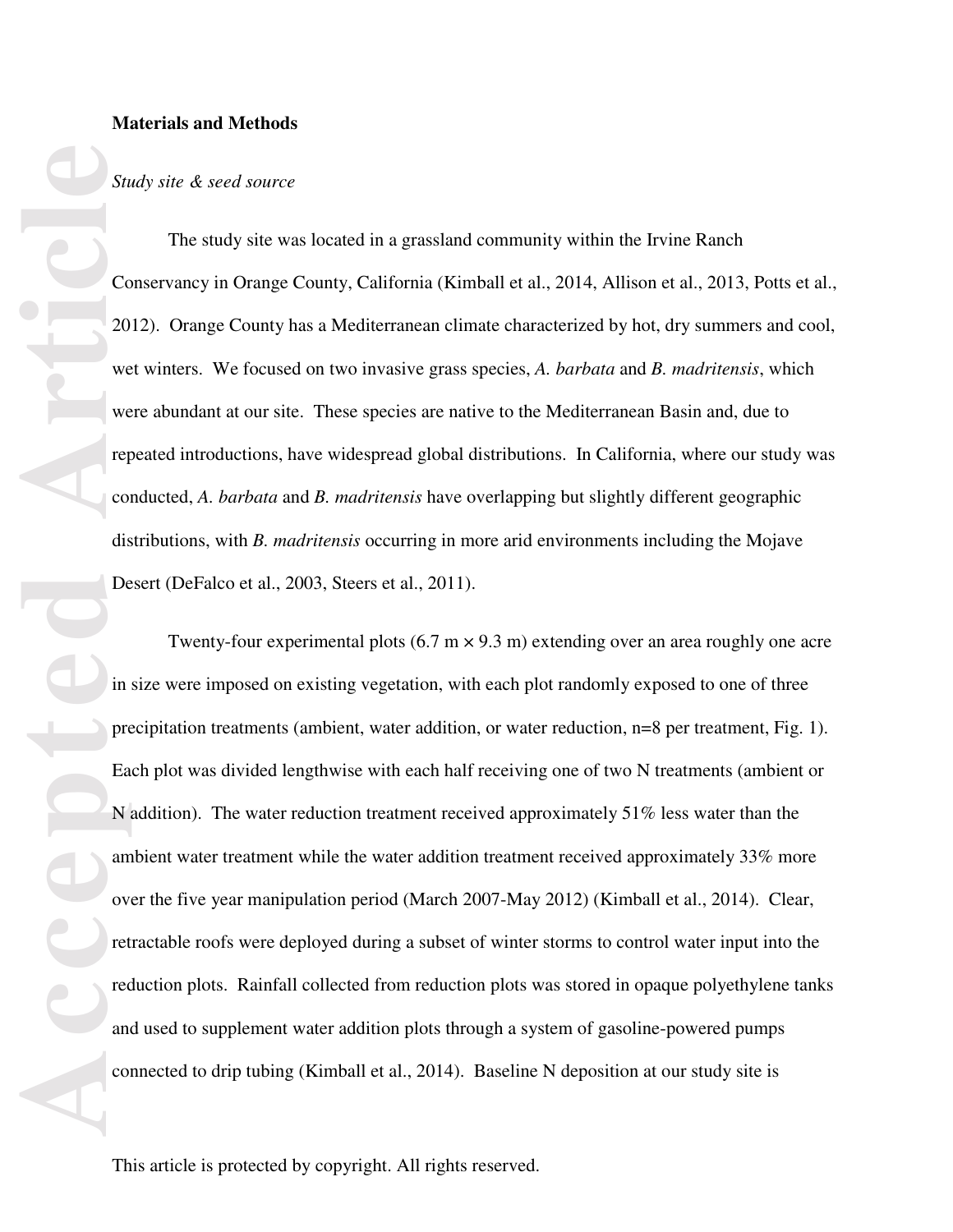approximately 1.5 g m<sup>-2</sup> yr<sup>-1</sup> (Kimball et al., 2014). Nitrogen addition plots received 6g N m<sup>-2</sup> year<sup>-1</sup>, a value chosen to simulate a site approaching N saturation after years of continuous deposition (Kimball et al., 2014). Supplemental N was given in two applications: 2 grams of quick-release calcium nitrate following the first storm of the season and 4 grams of slow-release calcium nitrate following the first month of the growing season (Kimball et al., 2014).

In May 2012, seeds were collected from randomly selected maternal plants of *A. barbata* and *B. madritensis* and transported to Chapman University, which is located 16 km from the field site and has similar weather conditions. To ensure representation of the entire population, and minimize the effect of genetic drift, we tried to sample individuals from all plots  $(n=8)$  per watering treatment. However, some plots did not contain individuals of both species. When a species was present in a given plot, we collected seeds from one to eight maternal plants in that plot. Only seeds mature enough to be removed with a gentle pull of the spikelet were collected. Separate envelopes were used to ensure offspring from each mother plant remained isolated. On December 3, 2012, we germinated seeds on moist filter paper at  $4^{\circ}$ C for 96 hours. After germination, only one seedling from each mother plant was used; thus, each replicate had a different mother. Because later analyses showed that there was no significant effect of N on any of the traits measured, individuals from the two N treatments were grouped within each water treatment. We had at least nine replicates per water treatment for *B. madritensis* and at least 20 replicates per water treatment for *A. barbata* (Table 2). Following germination, seedlings were transferred to 4.1L pots filled with moistened potting soil (Sunshine Mix #1, Sun Gro Horticulture). Plants were grown in full sun at Chapman University and watered daily to saturation.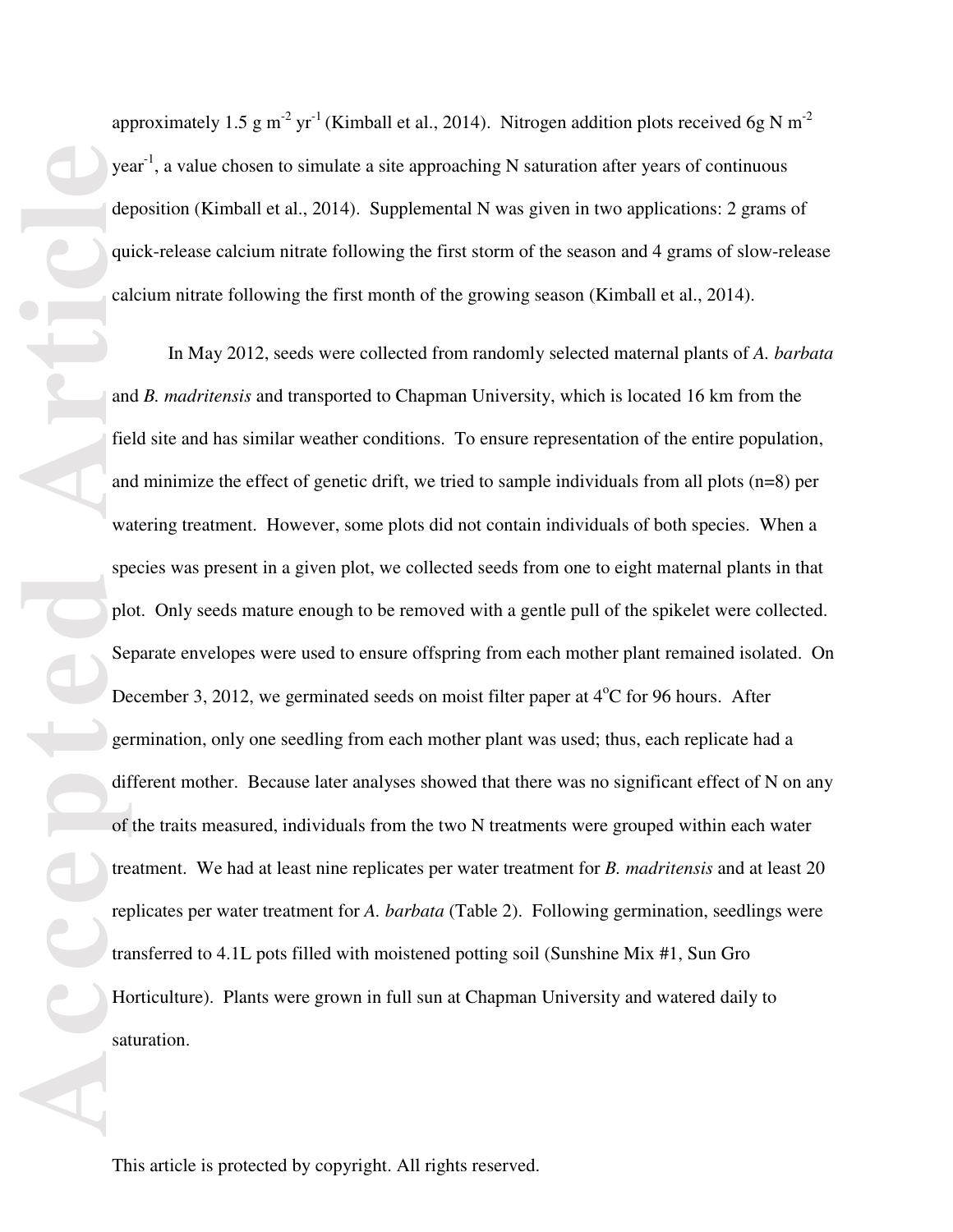gered the group of the group of the group of the group of the group of the group of the group of the group of the group of the group of the coup ph coup ph coup ph coup ph coup ph coup ph coup ph coup ph coup ph coup ph co Because adaptation cannot be assumed based on the phenotypes displayed in one

generation (Turner et al., 2014), common garden experiments must occur over multiple generations in order to differentiate between genetic and epigenetic effects, including maternal effects (Moran and Alexander, 2014). Maternal effects refer to a situation in which an individual's phenotype is determined not only by its genotype and current environment, but by the environment experienced by its mother (Lacey, 1998). We controlled for maternal effects by growing seeds collected from the field (F1) and their offspring (F2) in a common environment (see Fig. 1). Any maternal effects present in the F1 generation should have been eradicated in the F2 generation because F1 plants were grown under identical environmental conditions. Thus, treatment differences observed in the F2 generation should be the result of genetic differences rather than maternal effects. We collected seeds from each F1 mother plant and germinated them as described above so that each F2 replicate had a different mother. Because of some mortality during germination and establishment, we had slightly fewer replicates in the F2 generation (n=67 *A. barbata*, n=42 *B. madritensis*) than in the F1 generation (n=72 *A. barbata*, n=43 *B. madritensis*) across treatments.

#### *Above-ground measurements*

Collection of physiological measurements began 70 days after germination of the F2 generation (February 2014). We conducted gas exchange measures with a LI-6400 portable photosynthesis system (LI-COR, Lincoln, NE, USA). We maintained constant chamber conditions that approximated growing conditions, including  $CO_2$  at 400  $\mu$ L L<sup>-1</sup>, light at 1800 μmol photon m<sup>-2</sup> s<sup>-1</sup>, chamber temperature at 25 °C, and relative humidity at 52-62%. Measures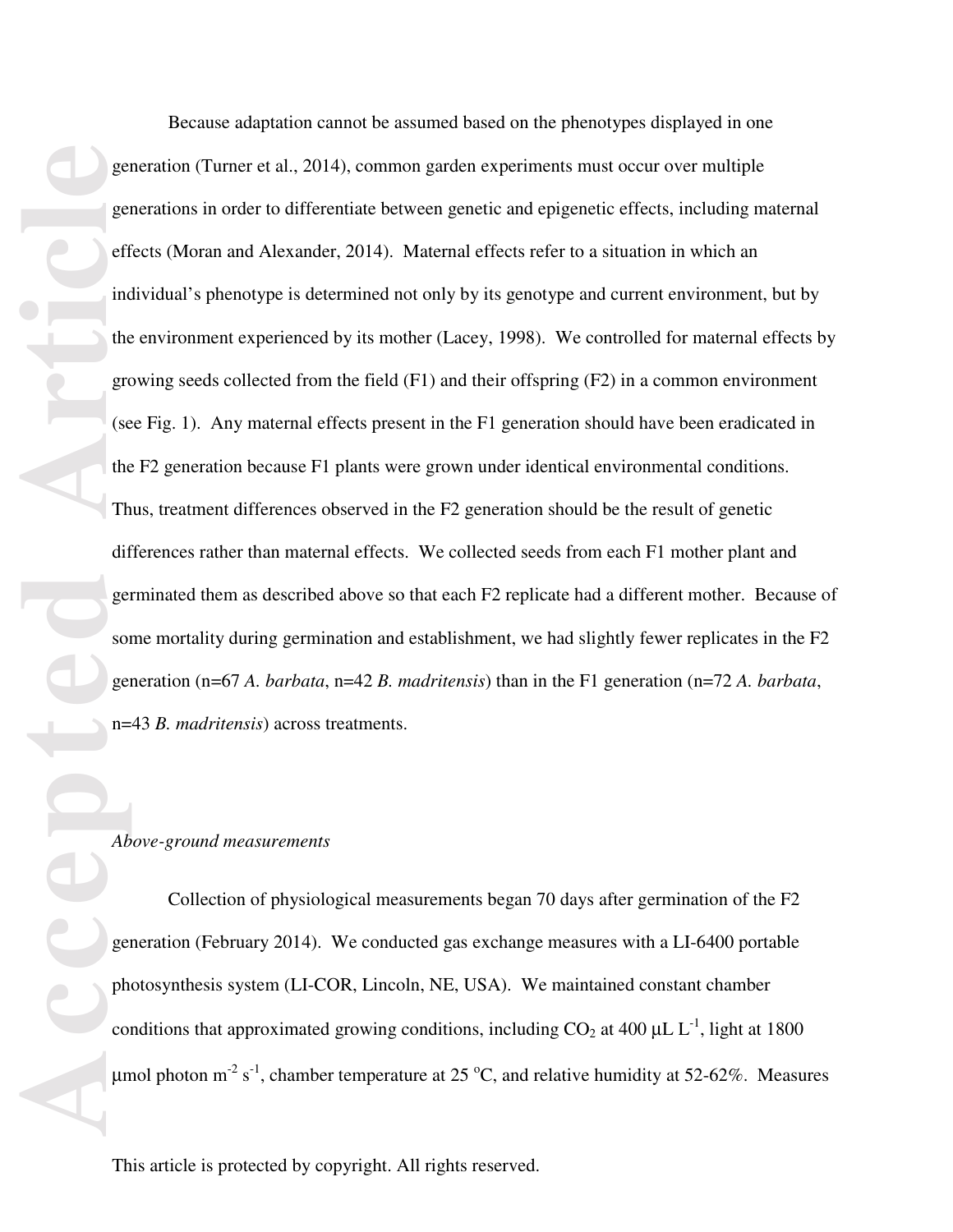included photosynthetic rate, stomatal conductance, transpiration rate, and instantaneous WUE (photosynthetic rate/transpiration rate). When leaves were too small to fill the chamber, the leaf area was determined and used to correct gas exchange data.

We measured leaf chlorophyll content with a portable chlorophyll SPAD-502 meter (Spectrum Technologies, Plainfield, IL, U.S.A.). Three leaves were harvested following gas exchange and chlorophyll measures to determine leaf dry mass per unit area (LMA) and leaf N concentration. The leaves were scanned to determine total leaf area, dried at 60  $^{\circ}$ C for 72 hours, and weighed. The dried leaves were then ground in a Wiley mill with a 40 mesh screen and leaf N was determined with an elemental analyzer (Costech 4010, Pioltello, Italy).

We assessed plant size by measuring canopy cover prior to flowering, estimated as the product of plant width along two perpendicular axes. We checked plants daily and recorded date of flowering, defined as the first appearance of florets. While both species largely reproduce by selfing in natural populations (Johansen-Morris and Latta, 2006, Grossman and Rice, 2014), outcrossing does occur; thus, plants from different treatments were grown in the same area but with physical barriers between them to avoid cross-fertilization. Though spatially separated, all treatments received similar light and water levels daily. From March to June 2014, mature seeds were collected, air dried, and weighed to determine total seed biomass as a metric of reproductive fitness.

#### *Root measurements*

To obtain root measures for the F2 generation, seeds from a subset of F1 plants from the aboveground trait survey were germinated using the procedure described above and transferred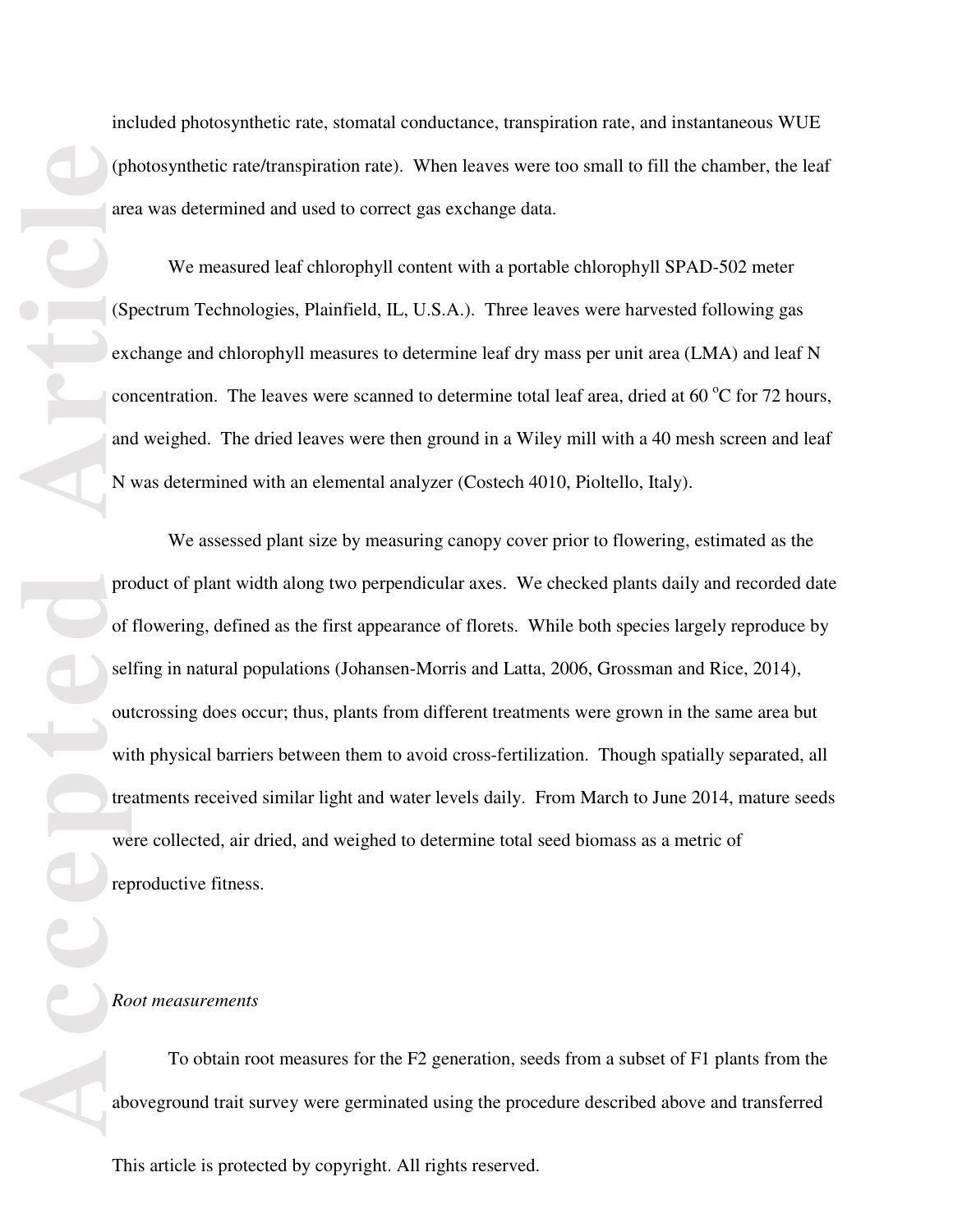to 4.1L pots filled with a moistened sand-perlite-vermiculite (1:1:1) mixture. Plants were randomly selected within plots and, as with above-ground measures, we sampled from all plots (n=8) per watering treatment where possible. We had eight replicates per watering treatment for each species. Seedlings were grown for five weeks, receiving a total of 0.05 g N, 0.05 g P, and 0.05 g K (Miraclegro) over the first two weeks. Plants were watered daily to saturation except on days when pots received fertilizer.

After five weeks, plants were harvested and roots were washed and scanned using the WinRHIZO image analysis system (Regent Instruments Inc., Quebec, QC, Canada) to determine total root length. Root growth rate (cm per day), root length density (root length per volume of soil), and fine root ratio [the ratio of fine root length (diameter  $\langle 0.5 \text{mm} \rangle$ ) to total root length] were calculated. We separated below and above ground biomass, dried them at  $60^{\circ}$ C for 72 hours, and weighed them to determine root to shoot biomass ratio (R:S) and specific root length  $(SRL, m g<sup>-1</sup>)$ . Biomass was combined, ground and analyzed for N concentration as described above. Plant N uptake rate (g N per day) was calculated as [(plant biomass x plant N)/growing day number].

#### *Statistical analyses*

Box-Cox transformations of the data were used where necessary to meet the assumptions of normality for statistical analyses. We performed analysis of variance (ANOVA) with water and N treatment as fixed effects and plot as a random effect to compare trait values between treatments within each species. The significance of fixed effects was assessed using Satterthwaite approximated degrees of freedom. We used type III sums of squares ANOVA for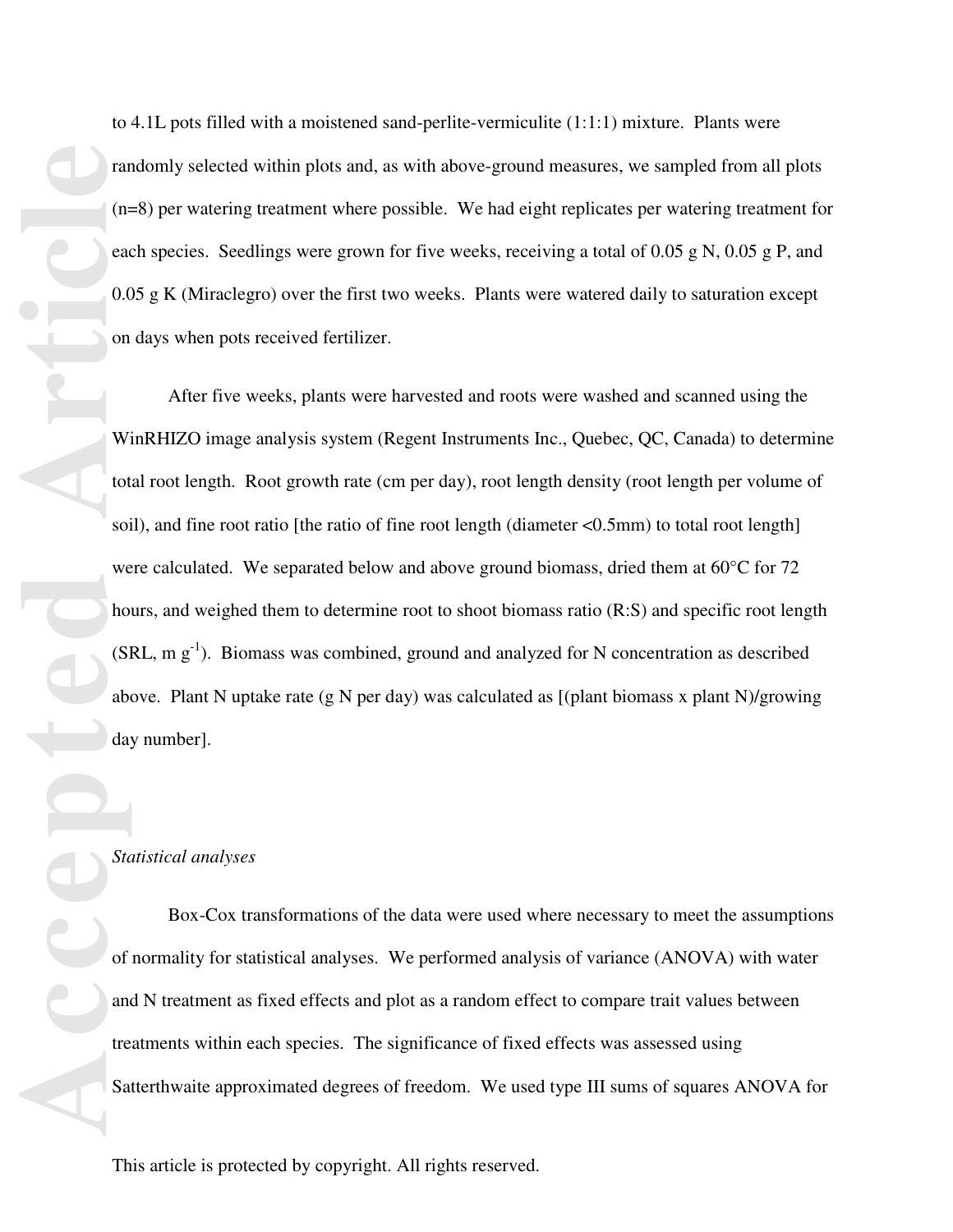a mixed effects model in the LME4 package in R (http://www.r-project.org, v.3.2.0). Following Moran (2003), all P-values are reported and sequential Bonferroni corrections for multiple statistical tests were not conducted. Post hoc analyses were performed using Tukey's honestly significant difference.

#### **Results**

There was no significant effect of N on any trait; thus, data from the two N treatments were grouped within a water treatment and N as a main effect was excluded from all subsequent analyses. Water availability affected several aboveground traits in *A. barbata* as well as first flowering date and water-use efficiency in *B. madritensi*s (Table 1). With respect to physiological traits, photosynthetic rate and leaf chlorophyll content in *A. barbata* differed across water treatments with a trend toward higher trait values in the water reduction treatment relative to the ambient and added precipitation treatments (Table 1, Fig. 2). Photosynthetic rate and chlorophyll content did not differ across treatments in *B. madritensis* (Table 1, Fig. 3). Wateruse efficiency was lower in plants from the reduced precipitation plots in *B. madritensis* compared to the ambient and water addition treatments (Table 1, Fig. 3). There was no difference in WUE across treatments in *A. barbata* (Fig. 2). The pattern observed in *B. madritensis* was driven by higher transpiration rates in plants from reduced precipitation plots (data not shown). Water had no significant effect on leaf N content in either species (Table 1, Fig. 2).

With respect to growth and reproductive traits, flowering date was earlier in the water reduction and ambient water treatments relative to the water addition treatment in both *A. barbata* and *B. madritensis* (Fig. 2,3; Table 1). Plants from the water reduction plots in *A.*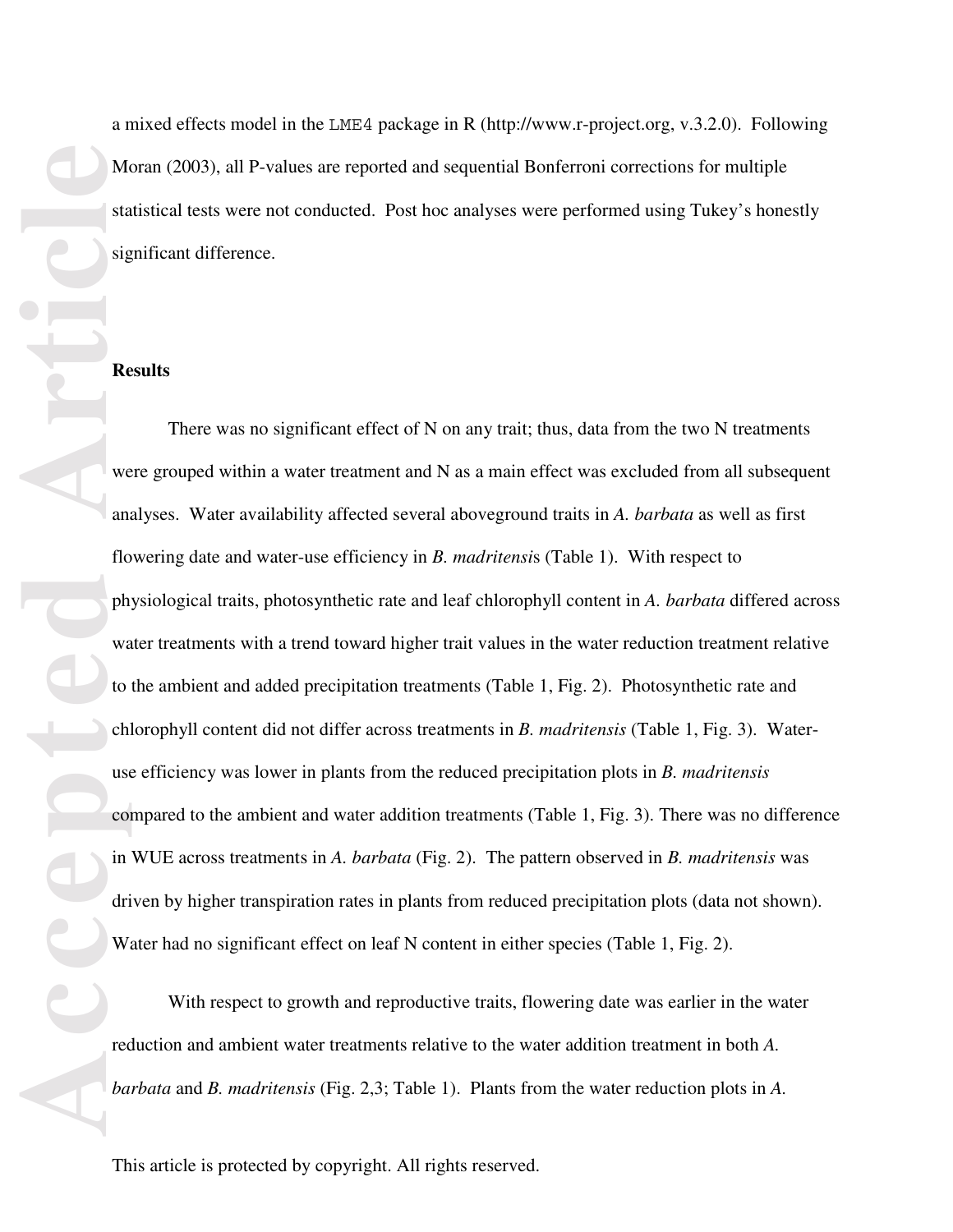**Accepted Articles Contained Property** and **Articles Contained Property** Contained Property Contained Property Contained Property Contained Property Contained Property Contained Property Contained Property Contained Prop

*barbata* also produced greater seed biomass relative to the addition plots, with plants from the ambient plots displaying intermediate seed biomass (Fig. 2). There was a significant effect of water on canopy cover in *A. barbata* with higher canopy cover in water reduction plots relative to water addition plots (Table 1, Fig. 2). However, there was no difference in seed biomass or canopy cover across watering treatments in *B. madritensis* (Fig. 3). LMA did not differ among treatments for either species (Fig. 2, Fig. 3).

There was no significant effect of water on root traits of either species in the F2 generation (Table 1, Fig. S1 in Supporting Information).

#### **Discussion**

Our results suggest that invasive species may exhibit rapid evolutionary change following five years of global change manipulations. Trait differences occurred in response to altered water availability, but not in response to changes in available N. Earlier flowering (*A. barbata* and *B. madritensis*) and lower WUE (*B. madritensis*) in the reduced water treatment is in line with a drought escape response as found in previous work (Franks, 2011, Sherrard and Maherali, 2006, Franks et al., 2007). *Avena barbata* from water reduction plots also had significantly higher total reproductive biomass than individuals from water addition plots and photosynthetic rate and leaf chlorophyll content showed trends toward higher values in water reduction plots than ambient water plots, suggesting that these physiological responses may be advantageous in drought prone regions. High leaf chlorophyll content may allow for increased light harvesting over shorter periods of time, as evidenced by higher photosynthetic rates, and thus enable increased reproductive output. Higher reproductive output may also have resulted from an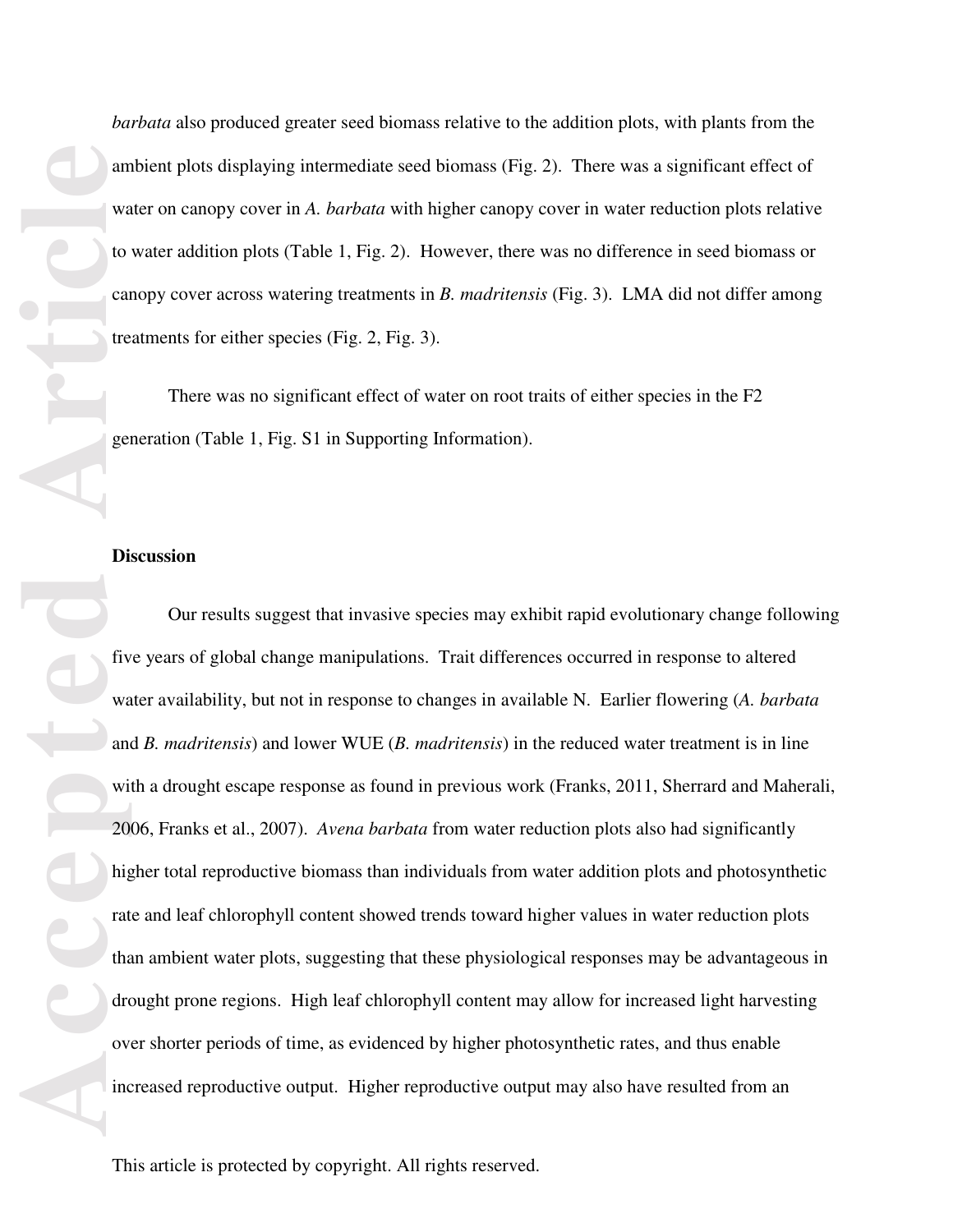earlier flowering time or a shift in allocation from vegetative to reproductive structures (Wolfe and Tonsor, 2014), and could increase the number of successful offspring in arid environments, where establishment is difficult.

Notably, we found that field manipulations did not alter root traits, which is largely unstudied outside of model organisms (reviewed in Comas et al., 2013). Previous studies of root adaptation in natural systems have focused on conspecific or congeneric comparisons of species from different rainfall environments, which reflect evolution over potentially long timescales (Wright and Westoby, 1999, Nicotra et al., 2002, Heschel et al., 2004). It is possible that our five-year experiment was too short to observe differences in root traits. In the absence of rapid genetic responses, plasticity in root traits may be an important mechanism for responding to environmental changes on short time scales. In response to reductions in water availability, individual plants can increase root biomass, root elongation rate, and SRL to maximize water acquisition (e.g., Williams and Black, 1994, Padilla et al., 2009, Drenovsky et al., 2012, Larson and Funk, 2016). Several of these responses (rapid elongation, high SRL) are contrary to strategies found in species adapted to low rainfall environments (Wright and Westoby, 1999, Nicotra et al., 2002). More data are needed to understand the relative role of plasticity and genetic adaptation in belowground trait responses to variation in water availability.

In contrast to water manipulation, nitrogen addition over a five-year period did not result in detectable trait differences. Previous work from these field plots suggested that N addition only increased grassland productivity when combined with water addition, and only in some years (Goulden et al., unpublished data). It is possible that the proximity of the subplots (ambient and N addition within a single plot) may explain why N addition failed to alter traits in either species. Cross-pollination or seed dispersal may have contributed to gene flow among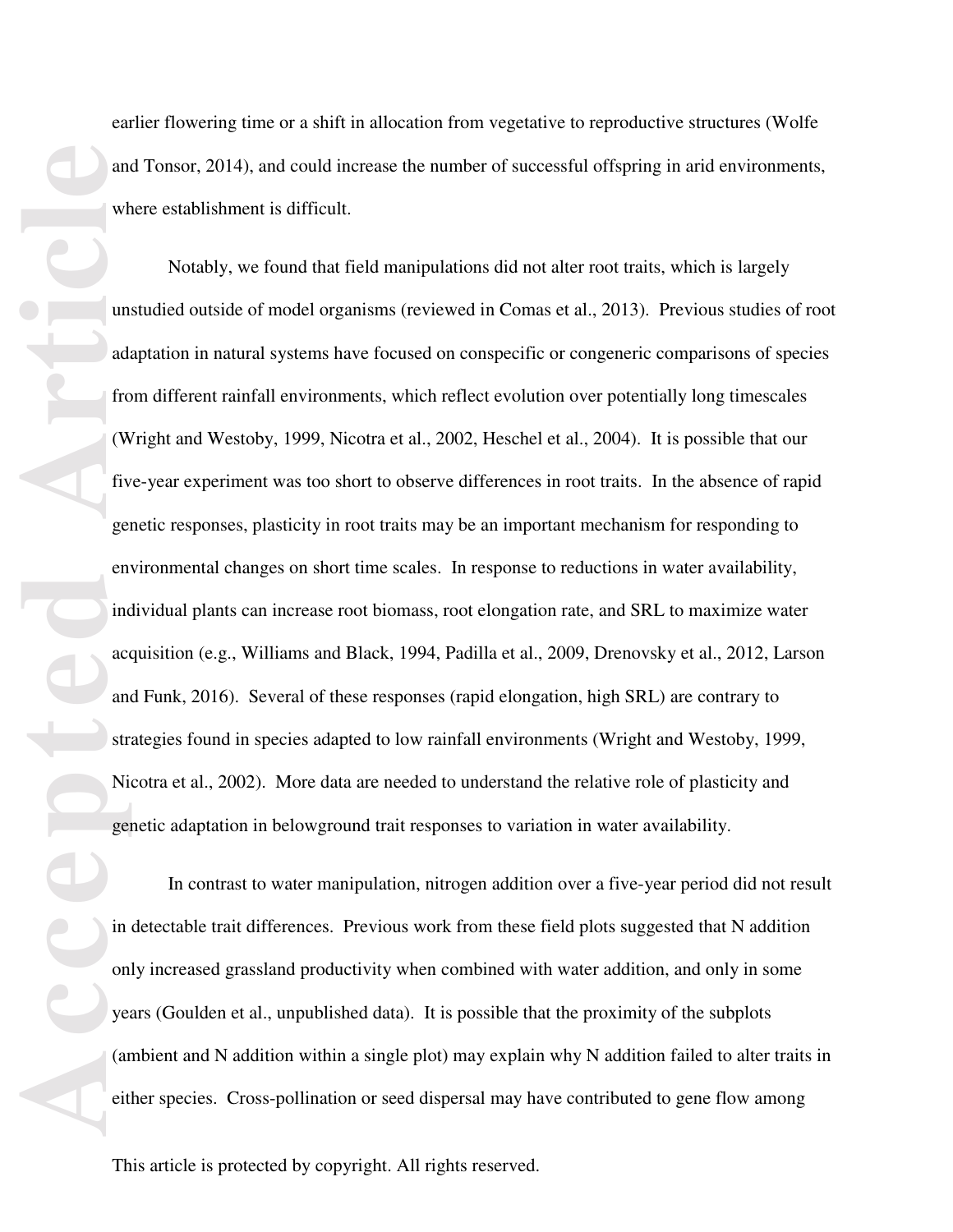add sat<br>
sat<br>
ou<br>
res<br>
ma<br>
add exi<br>
su<br>
add exi<br>
Su<br>
on<br>
em<br>
Tu<br>
oc<br>
nat<br>
Pa<br>
of<br>
Ou<br>
res<br>
fou<br>
Tu<br>
oc<br>
nat<br>
Pa<br>
of<br>
Ou<br>
res<br>
Pa<br>
of<br>  $\frac{1}{2}$ <br>
Pa<br>  $\frac{1}{2}$ <br>  $\frac{1}{2}$ <br>  $\frac{1}{2}$ <br>  $\frac{1}{2}$ <br>  $\frac{1}{2}$ <br>  $\frac{1}{2}$ <br>  $\frac{1}{2$ 

subplots. While many studies have found that exotic annual grasses respond positively to N addition (e.g., Huenneke et al., 1990, Davis et al., 2000, Gross et al., 2005), growth rates may saturate or decline at high soil N (e.g., Padgett and Allen, 1999, Mattingly and Reynolds, 2014). Our site is relatively fertile (0.19 % N and 628.3 mg P kg<sup>-1</sup>; Funk, unpublished data), likely resulting from historic cattle grazing and N deposition in the Orange County area. Thus, N manipulations may yield different results if conducted in more N-limited environments.

One novel implication of our study is that it may be possible for invasive plant species to adapt to environmental change over just five years or five generations. Although there are examples of rapid evolution in other weed species (Franks et al., 2007, Frenck et al., 2013, Sultan et al., 2013, Grossman and Rice, 2014), five years is a remarkably short time period based on data from other studies. In a review of evolutionary responses of invasive species to novel environmental conditions, Moran and Alexander (2014) suggested that significant evolutionary changes in relevant traits are not likely to be observed in less than 25 generations. For example, Turner *et al.* (2014) confirmed that rapid evolution in growth and reproductive output has occurred in populations of *Centaurea diffusa* in the invaded range, which were separated from native populations by 100 years, or approximately 50 generations. Similarly, Dlugosh and Parker (2008) found evidence for rapid evolution of growth rate, date of first flowering, and size of *Hypericum canariense* in what they predicted to be 25 generations following introduction. Our results suggest that populations of annual invasive grasses can show significant changes in response to environmental conditions in as little as five generations.

Higher rates of carbon assimilation, earlier phenology, and higher reproductive output in weedy species under conditions of reduced precipitation could have important implications at the community level. In Mediterranean climate ecosystems, such as our southern California site,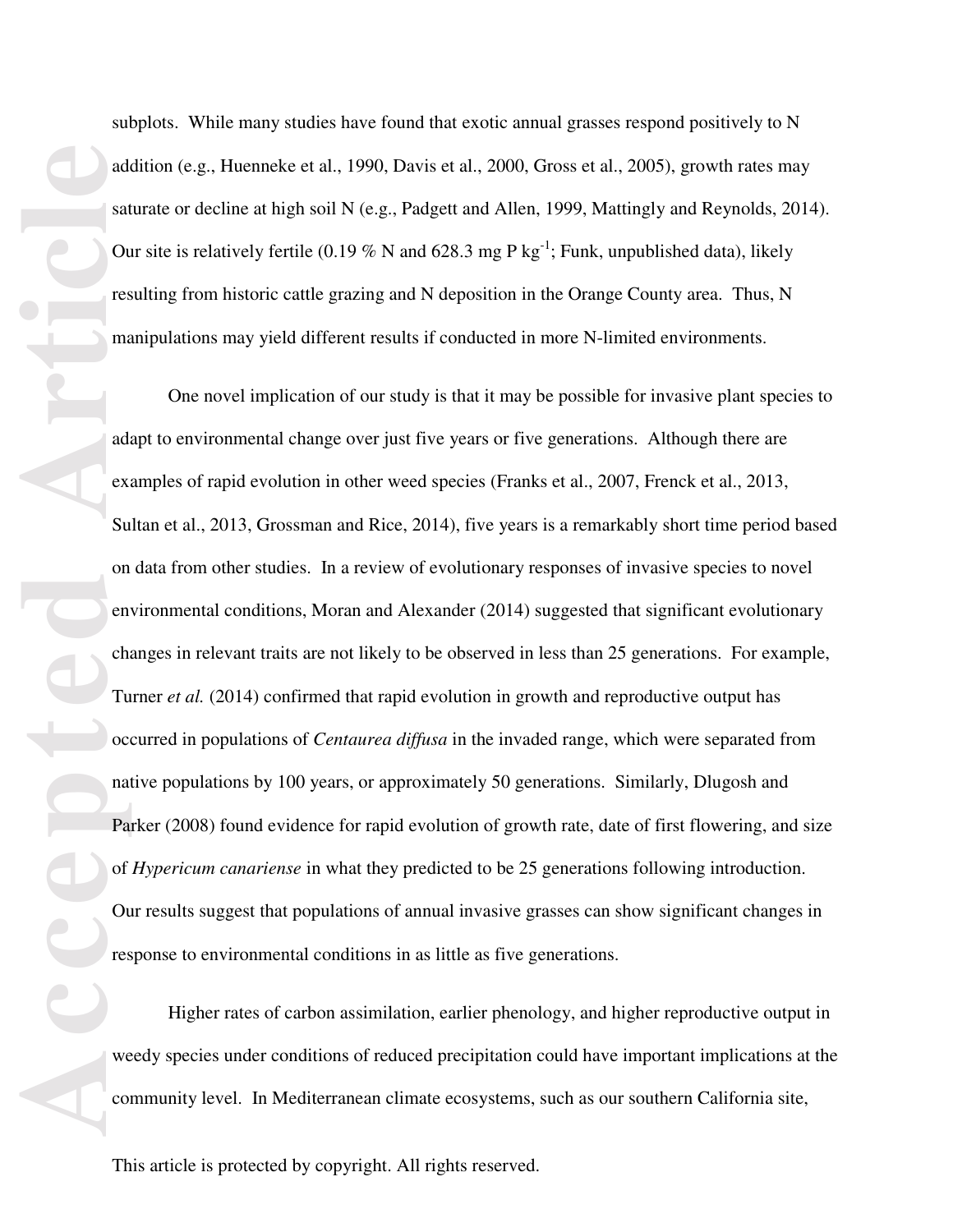**Accepted Article** rainfall occurs almost exclusively during the winter months (November to May) and drought often brings reduced rainfall and/or a shorter rainfall period. Invasive species that are able to complete their life cycle during a shorter wet season while maintaining or, in our case, enhancing reproductive output (*A. barbata*) will have an advantage over species that have longer life cycles and are adversely affected by drought. Although *A. barbata* may be more evolutionarily responsive to water manipulation than *B. madritensis* (displayed more phenotypic responses), differences in absolute trait values suggest that *B. madritensis* was better at executing a drought escape strategy than *A. barbata* (lower LMA and WUE, higher total reproductive biomass and leaf N content compared to *A. barbata*; Fig 2,3). Consequently, *B. madritensis* was one of the most common species in reduced precipitation plots after five years (Goulden et al., unpublished data). While we did not measure trait values in co-occurring native species, the plot-level community composition data suggest that native grassland species may have limited potential to respond to drought on short timescales. Future research should test for adaptive evolution in cooccurring native and invasive species to assess the potential impact that rapid evolution may have on community-level processes and ecosystem function. **Acknowledgements** 

 We thank Julie Larson and Diane Campbell for comments on the manuscript. Plots were established with funding from the U.S. Department of Energy Program in Ecosystem Research. Additional support was provided by Chapman University and the Center for Environmental Biology at the University of California Irvine.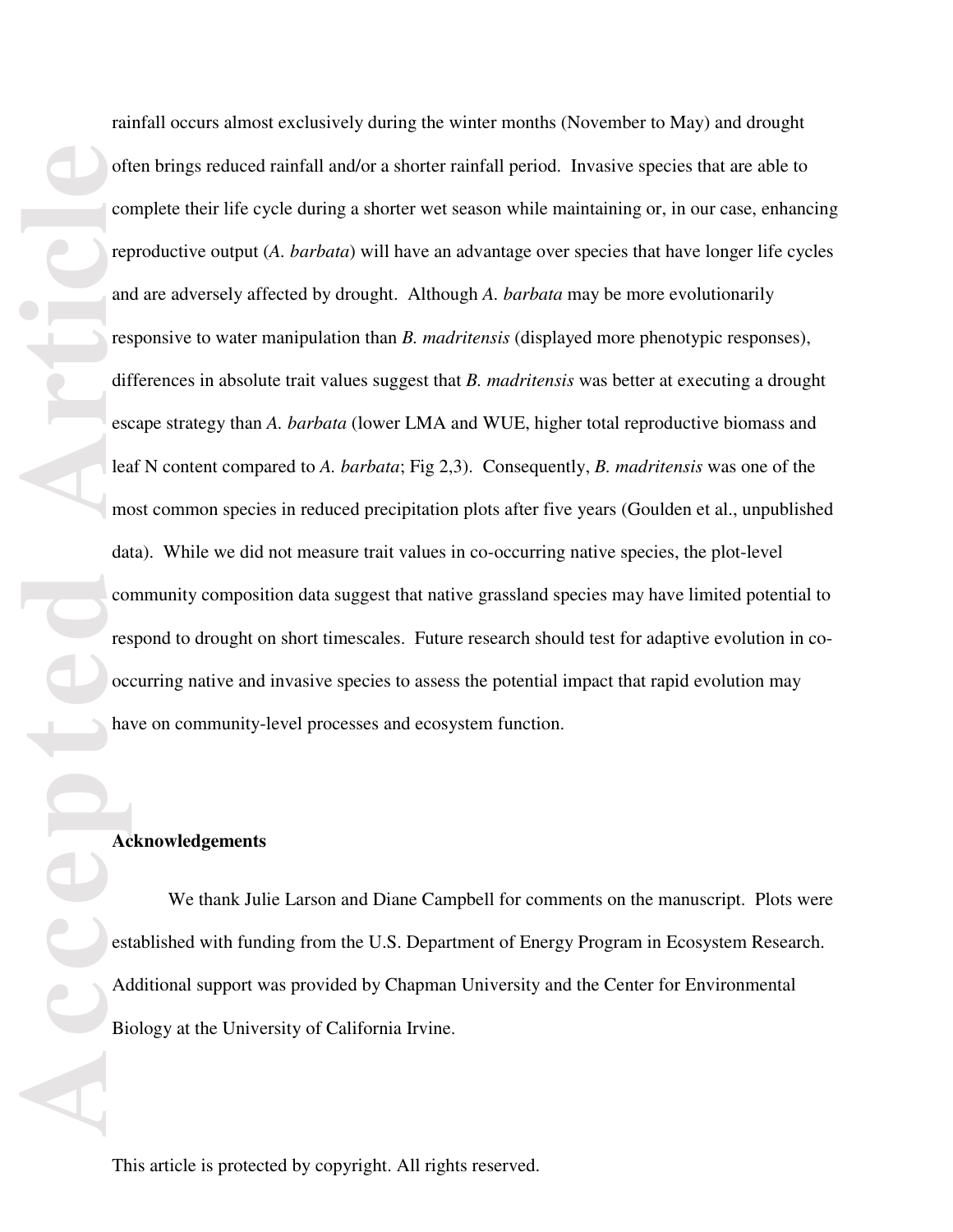#### **Data Accessibility**

-F2 generation root traits figure: Uploaded as online Supporting Information

-F2 above- and below-ground trait data: Zenodo doi: 10.5281/zenodo.46049

#### **References**

- Allison, S. D., Lu, Y., Weihe, C., Goulden, M. L., Martiny, A. C., Treseder, K. K. & Martiny, J. B. H. (2013) Microbial abundance and composition influence litter decomposition response to environmental change. *Ecology,* **94,** 714–725.
- Assessment, M. E. (2005) *Ecosystems and Human Well-Being: Biodiversity Synthesis.* World Resources Institute, Washington, DC.
- Comas, L. H., Becker, S. R., Cruz, V. M. V., Byrne, P. F. & Dierig, D. A. (2013) Root traits contributing to plant productivity under drought. *Frontiers in Plant Science,* **4:442,** doi: 10.3389/fpls.2013.00442.
- D'Antonio, C. M. & Vitousek, P. M. (1992) Biological invasions by exotic grasses, the grass/fire cycle, and global change. *Annual Review of Ecology and Systematics,* **23,** 63-87.
- Davidson, A. M., Jennions, M. & Nicotra, A. B. (2011) Do invasive species show higher phenotypic plasticity than native species and, if so, is it adaptive? A meta-analysis. *Ecology Letters,* **14,** 419–431.
- Davis, M. A., Grime, J. P. & Thompson, K. (2000) Fluctuating resources in plant communities: a general theory of invasibility. *Journal of Ecology,* **88,** 528-534.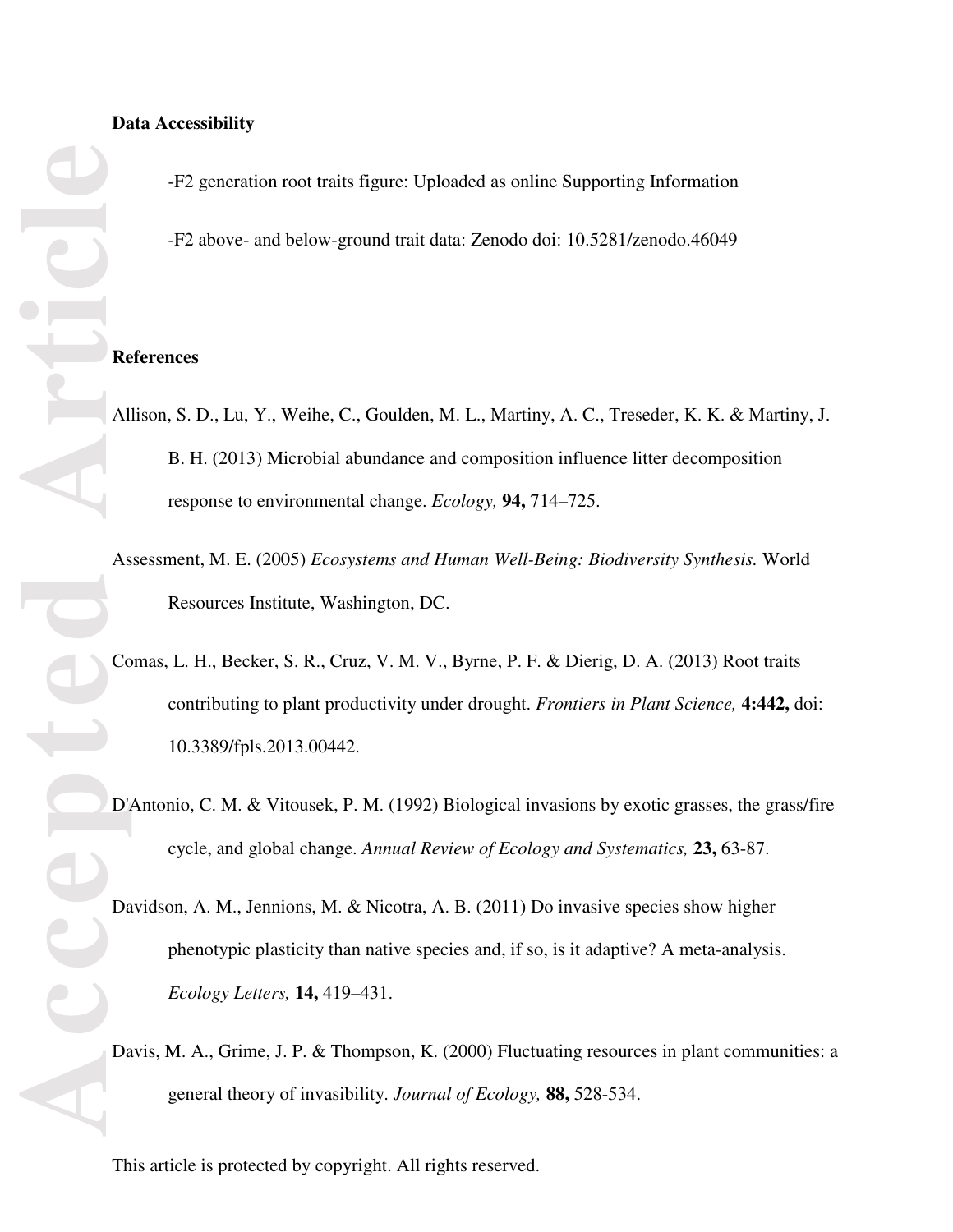- DeFalco, L. A., Bryla, D. R., Smith-Longozo, V. & Nowak, R. S. (2003) Are Mojave Desert annual species equal? Resource acquisition and allocation for the invasive grass *Bromus madritensis* subsp. *rubens* (Poaceae) and two native species. *American Journal of Botany,* **90,** 1045-1053.
- Dlugosh, K. M. & Parker, I. M. (2008) Invading populations of an ornamental shrub show rapid life history evolution despite genetic bottlenecks. *Ecology Letters,* **11,** 701-709.
- Drenovsky, R. E., Khasanova, A. & James, J. J. (2012) Trait convergence and plasticity among native and invasive species in resource-poor environments. *American Journal of Botany,* **99,** 629-639.
- Eskelinen, A. & Harrison, S. (2014) Exotic plant invasions under enhanced rainfall are constrained by soil nutrients and competition. *Ecology,* **95,** 682–692.
- Evans, J. R. (1989) Photosynthesis and nitrogen relationships in leaves of C3 plants. *Oecologia,* **78,** 9-19.
- Everard, K., Seabloom, E. W., Harpole, W. S. & de Mazancourt, C. (2010) Plant water use affects competition for nitrogen: why drought favors invasive species in California. *American Naturalist,* **175,** 85-97.
- Franks, S. J. (2011) Plasticity and evolution in drought avoidance and escape in the annual plant *Brassica rapa*. *New Phytologist,* **190,** 249–257.
- Franks, S. J., Sim, S. & Weiss, A. E. (2007) Rapid evolution of flowering time by an annual plant in response to a climate fluctuation. *Proceedings of the National Academy of Sciences,* **104,** 1278-1282.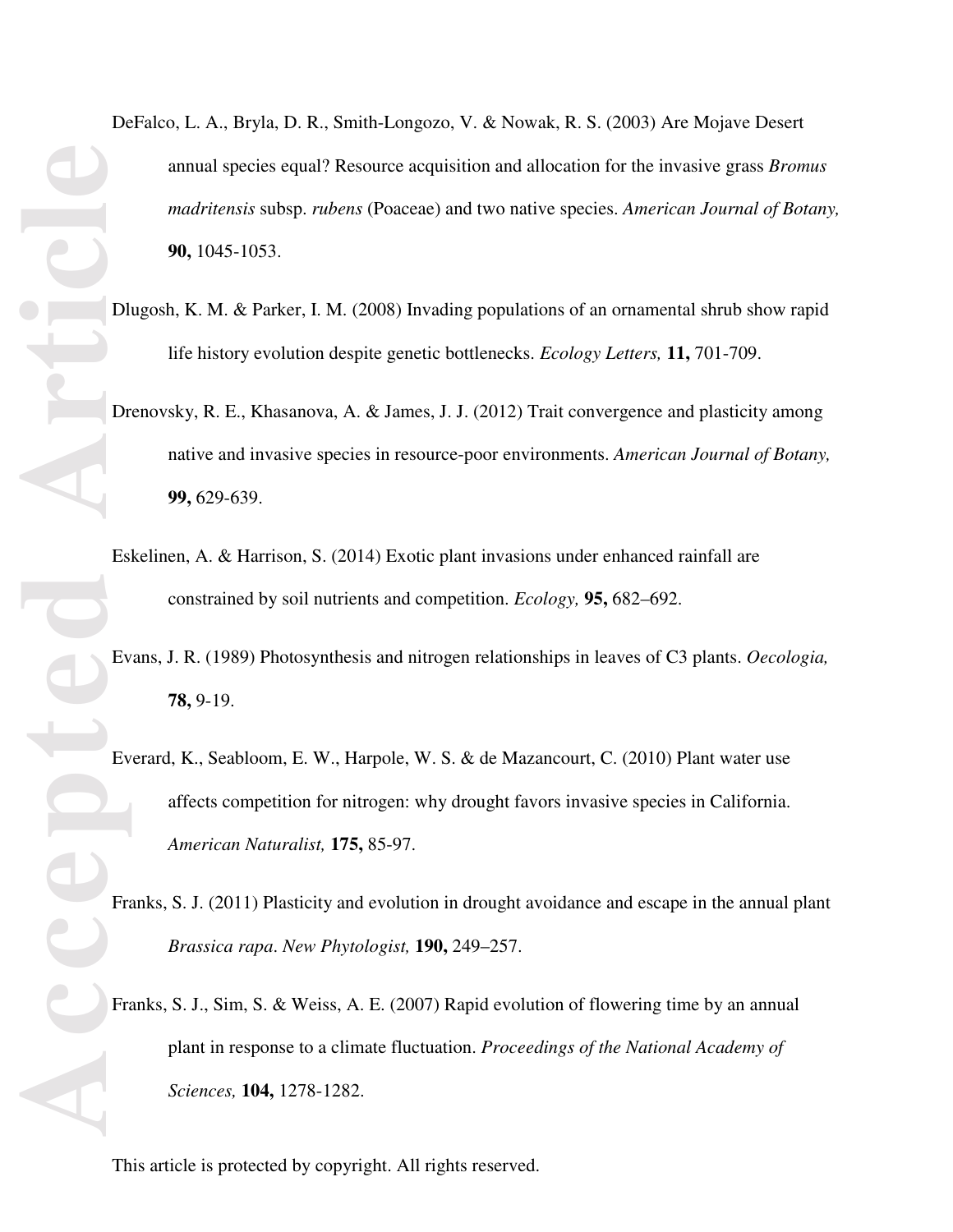- Frenck, G., van der Linden, L., Mikkelsen, T. N., Brix, H. & Jørgensen, R. B. (2013) Response to multi-generational selection under elevated  $[CO<sub>2</sub>]$  in two temperature regimes suggests enhanced carbon assimilation and increased reproductive output in *Brassica napus* L. . *Ecology and Evolution,* **3,** 1163-1172.
- Funk, J., Data from "Evolutionary responses of invasive grass species to variation in precipitation and soil nitrogen", Zenodo, DOI: 10.5281/zenodo.46049, http://zenodo.org/record/46049.
- Funk, J. L. (2008) Differences in plasticity between invasive and native plants from a low resource environment. *Journal of Ecology,* **96,** 1162-1174.
- Gross, K. L., Mittelbach, G. G. & Reynolds, H. L. (2005) Grassland invasibility and diversity: responses to nutrients, seed input, and disturbance. *Ecology,* **86,** 476-486.
- Grossman, J. D. & Rice, K. J. (2014) Contemporary evolution of an invasive grass in response to elevated atmospheric CO<sub>2</sub> at a Mojave Desert FACE site. *Ecology Letters*, **17,** 710–716.
- Heschel, M. S., Sultan, S. E., Glover, S. & Sloan, D. (2004) Population differentiation and plastic responses to drought stress in the generalist annual *Polygonum persicaria*. *International Journal of Plant Sciences,* **165,** 817-824.
- Huenneke, L. F., Hamburg, S. P., Koide, R., Mooney, H. A. & Vitousek, P. M. (1990) Effects of soil resources on plant invasion and community structure in California serpentine grassland. *Ecology,* **71,** 478-491.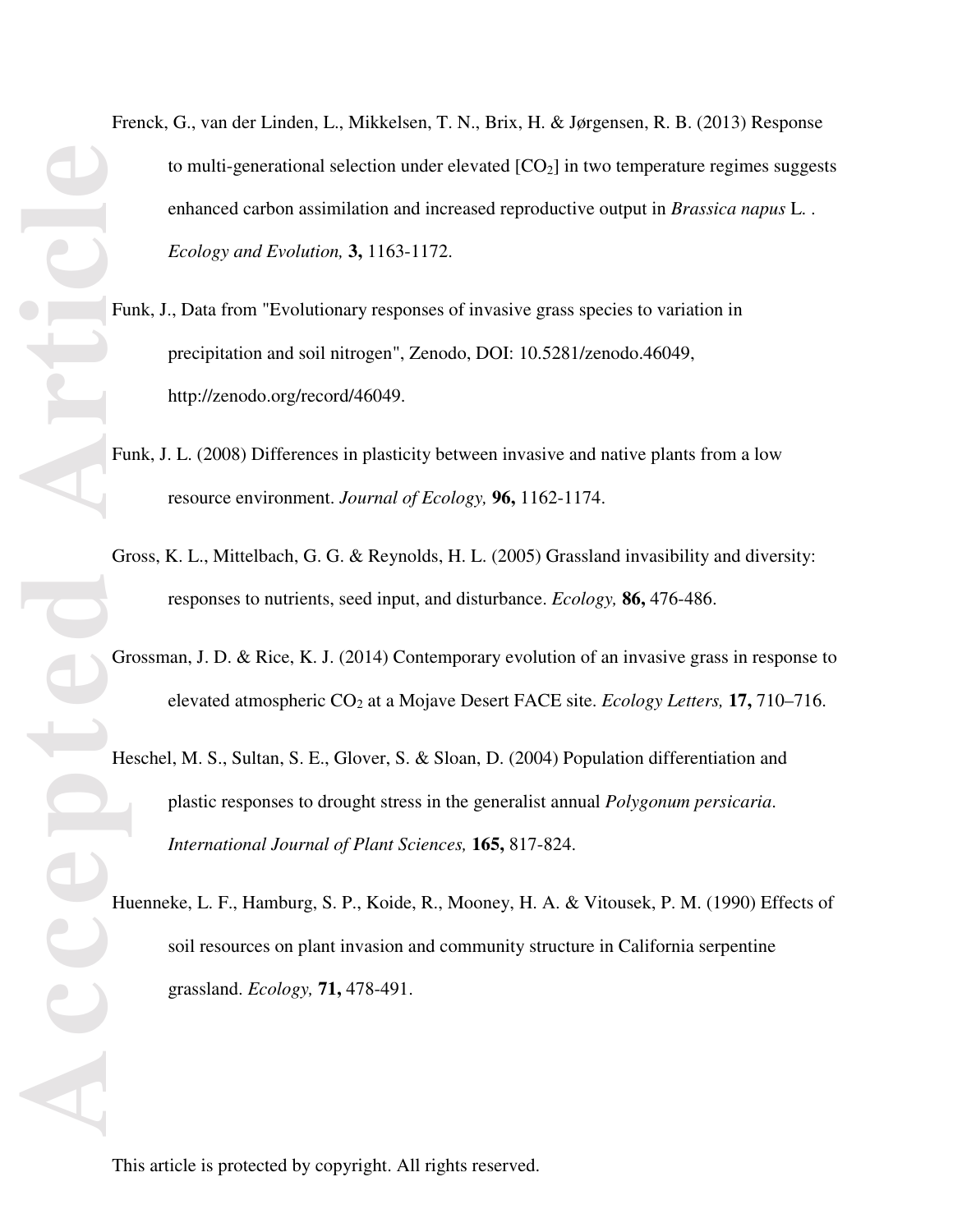Johansen-Morris, A. D. & Latta, R. G. (2006) Fitness consequences of hybridization between ecotypes of *Avena barbata*: hybrid breakdown, hybrid vigor, and transgressive segregation. *Evolution,* **60,** 1585-1595.

Keeley, J. E. & Brennan, T. J. (2012) Fire-driven alien invasion in a fire-adapted ecosystem. *Oecologia,* **169,** 1043-1052.

- Keeley, J. E., Franklin, J. & D'Antonio, C. M. (2011) Fire and invasive plants on California landscapes. *The Landscape Ecology of Fire* (eds D. McKenzie, C. Miller & D. A. Falk), pp. 193-221. Springer Science + Business Media B.V.
- Kimball, S., Goulden, M., Suding, K. & Parker, S. (2014) Altered water and nitrogen input shifts succession in a Southern California coastal sage community. *Ecological Applications,* **24,** 1390-1404.
- Lacey, E. P. (1998) What is an adaptive environmentally induced parental effect? *Maternal Effects as Adaptations* (eds T. Mousseau & C. Fox), pp. 54-66. Oxford University Press, Oxford, UK.
- Larson, J. E. & Funk, J. L. (2016) Seedling root responses to soil moisture and the identification of a belowground trait spectrum across three growth forms. *New Phytologist*, doi: 10.1111/nph.13829.
- Mattingly, W. B. & Reynolds, H. L. (2014) Soil fertility alters the nature of plant–resource interactions in invaded grassland communities. *Biological Invasions,* **16,** 2465–2478.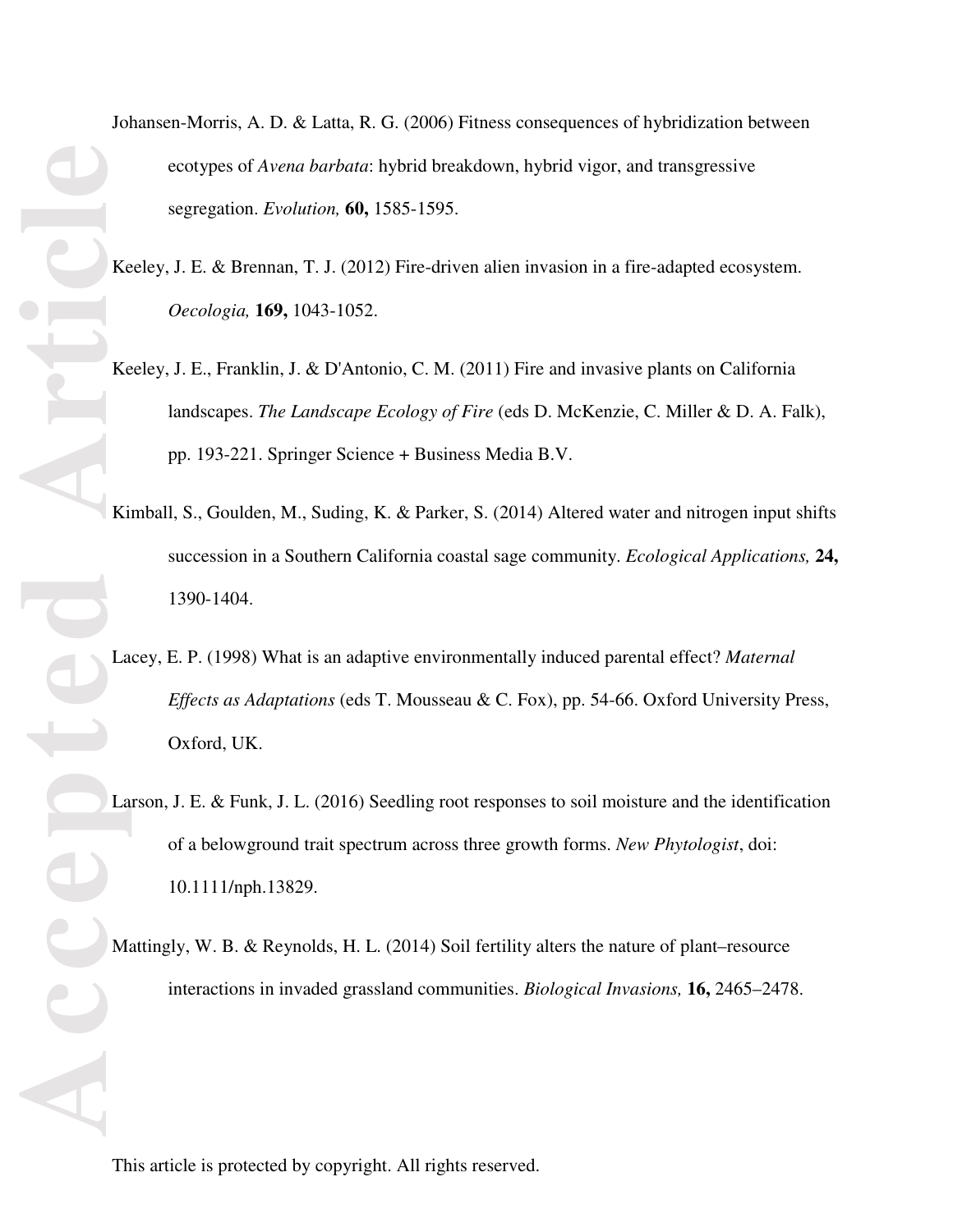- Melillo, J. M., Richmond, T. C. & Yohe, G. W. (2014) Climate Change Impacts in the United States: The Third National Climate Assessment. pp. 841. U.S. Global Change Research Program, doi:10.7930/J0Z31WJ2.
- Moran, E. V. & Alexander, J. M. (2014) Evolutionary responses to global change: lessons from invasive species. *Ecology Letters,* **17,** 637-649.
- Moran, M. D. (2003) Arguments for rejecting the sequential Bonferroni in ecological studies. *Oikos,* **100,** 403-405.
- Nicotra, A. B., Babicka, N. & Westoby, M. (2002) Seedling root anatomy and morphology: an examination of ecological differentiation with rainfall using phylogenetically independent contrasts. *Oecologia,* **130,** 136-145.
- Ostertag, R. & Verville, J. H. (2002) Fertilization with nitrogen and phosphorus increases abundance of non-native species in Hawaiian montane forests. *Plant Ecology,* **162,** 77- 90.
- Padgett, P. E. & Allen, E. B. (1999) Differential responses to nitrogen fertilization in native shrubs and exotic annuals common to mediterranean coastal sage scrub of California. *Plant Ecology,* **144,** 93-101.
- Padilla, F. M., Miranda, J. D., Jorquera, M. J. & Pugnaire, F. I. (2009) Variability in amount and frequency of water supply affects roots but not growth of arid shrubs. *Plant Ecology,* **204,** 261-270.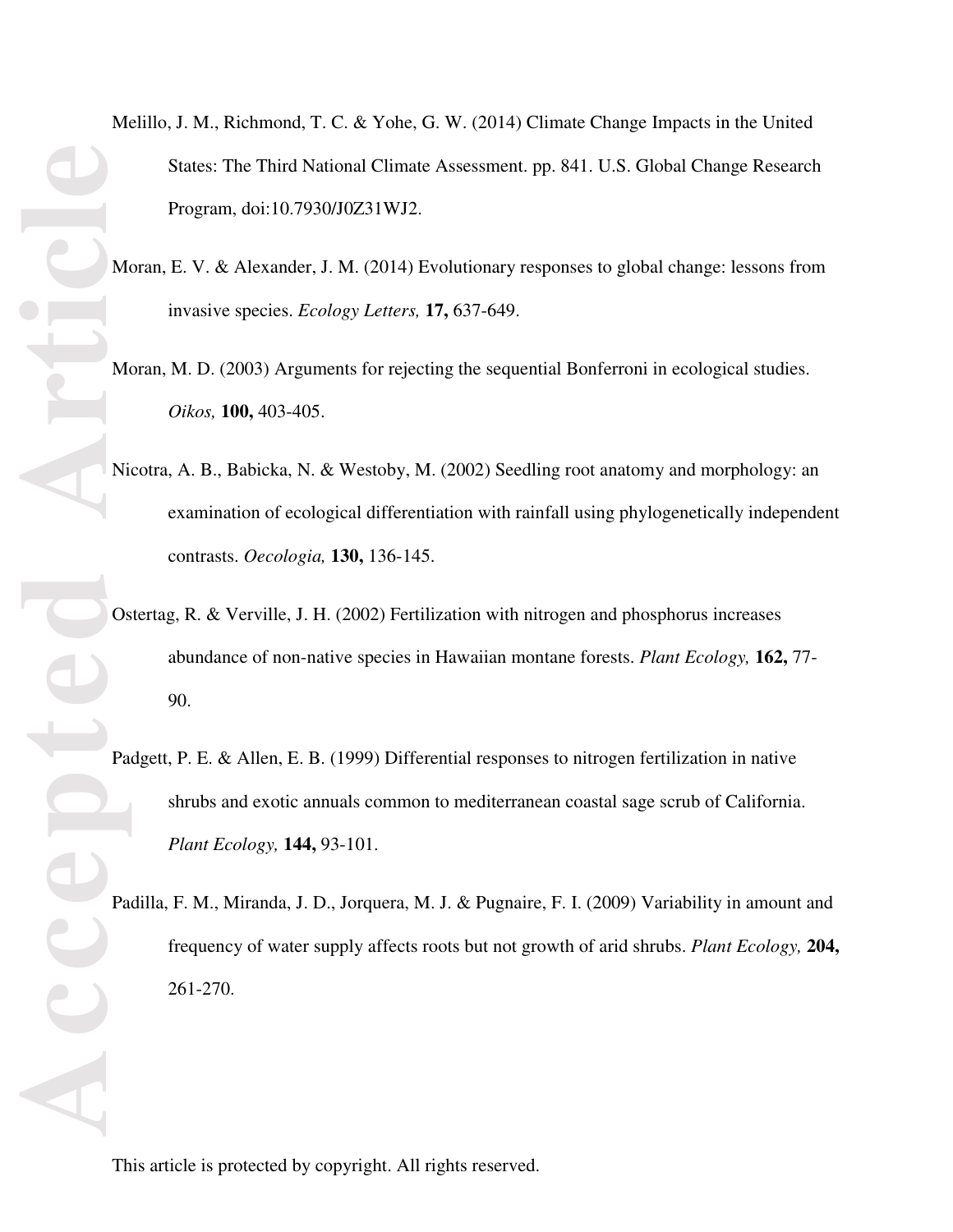- Potts, D. L., Suding, K. N., Winston, G. C., Rocha, A. V. & Goulden, M. L. (2012) Ecological effects of experimental drought and prescribed fire in a southern California coastal grassland. *Journal of Arid Environments,* **81,** 59-66.
- Pyšek, P., Jarosik, V., Hulme, P. E., Pergl, J., Hejda, M., Schaffner, U. & Vila, M. (2012) A global assessment of invasive plant impacts on resident species, communities and ecosystems: the interaction of impact measures, invading species' traits and environment. *Global Change Biology,* **18,** 1725-1737.
- Ross, K. A., Ehrenfeld, J. G. & Patel, M. V. (2011) The effects of nitrogen addition on the growth of two exotic and two native forest understory plants. *Biological Invasions,* **13,** 2203-2216.
- Sherrard, M. E. & Maherali, H. (2006) The adaptive significance of drought escape in *Avena barbata*, an annual grass. *Evolution,* **60,** 2478-2489.
- Steers, R. J., Funk, J. L. & Allen, E. B. (2011) Can resource-use traits predict native vs. exotic plant success in carbon amended soils? *Ecological Applications,* **21,** 1211-1224.
- Sultan, S. E., Horgn-Kobelski, T., Nichols, L. M., Riggs, C. E. & Waples, R. K. (2013) A resurrection study reveals rapid adaptive evolution within populations of an invasive plant. *Evolutionary Applications,* **6,** 266-278.
- Terashima, I. & Evans, J. R. (1988) Effects of light and nitrogen nutrition on the organization of the photosynthetic apparatus in spinach. *Plant and Cell Physiology,* **29,** 143-155.
- Turner, K. G., Hufbauer, R. A. & Rieseberg, L. H. (2014) Rapid evolution of an invasive weed. *New Phytologist,* **202,** 309-321.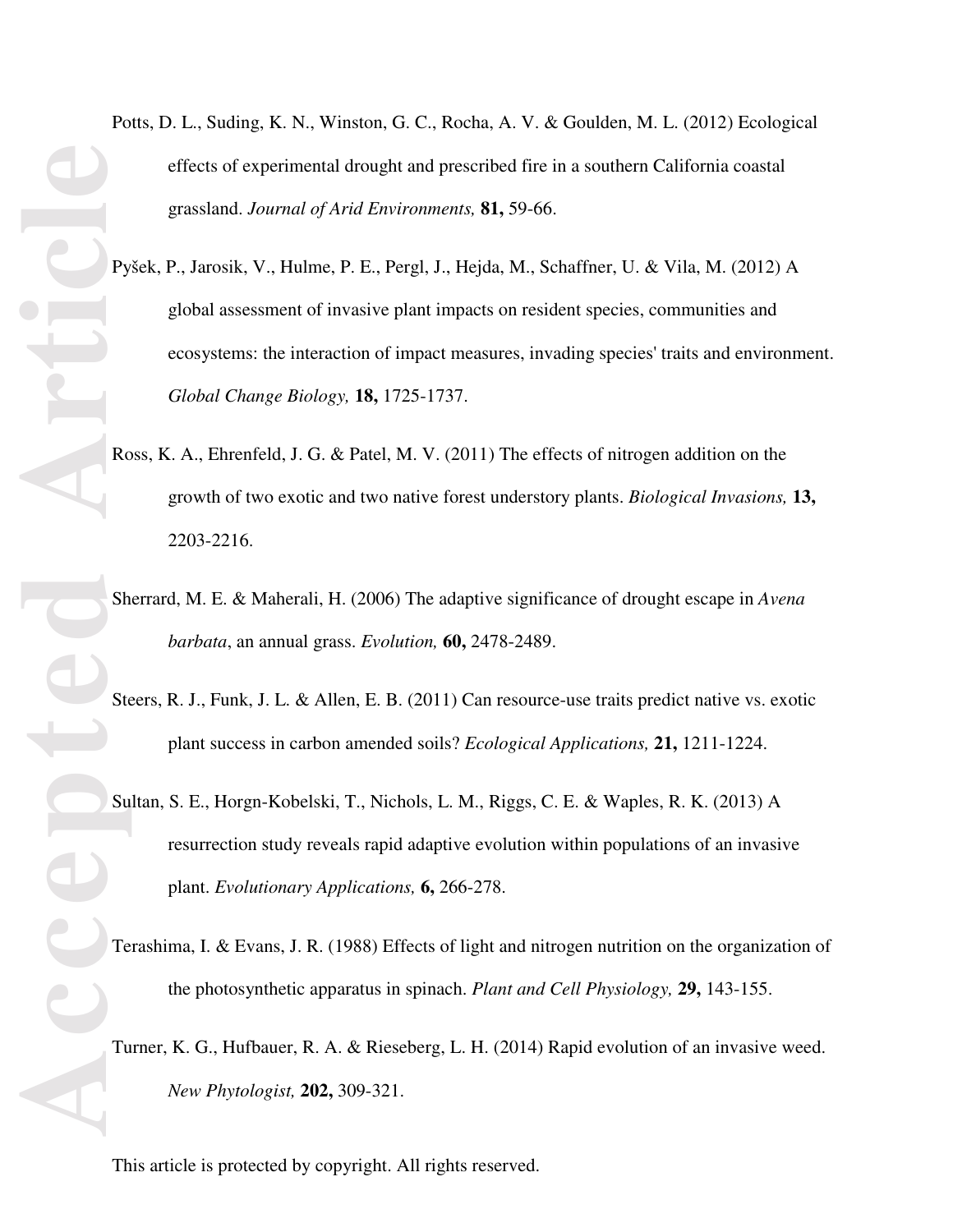Vilà, M., Basnou, C., Pysek, P., Josefsson, M., Genovesi, P., Gollasch, S., Nentwig, W., Olenin, S., Roques, A., Roy, D., Hulme, P. E. & partners, a. D. (2010) How well do we understand the impacts of alien species on ecosystem services? A pan-European, crosstaxa assessment. *Frontiers in Ecology and the Environment,* **8,** 135-144.

- Williams, D. G. & Black, R. A. (1994) Drought response of a native and introduced Hawaiian grass. *Oecologia,* **97,** 512-519.
- Wolfe, M. D. & Tonsor, S. J. (2014) Adaptation to spring heat and drought in northeastern Spanish *Arabidopsis thaliana*. *New Phytologist,* **201,** 323–334.
- Wolkovich, E. M. & Cleland, E. E. (2011) The phenology of plant invasions: a community ecology perspective. *Frontiers in Ecology and the Environment,* **9,** 287-294.
- Wright, I. J. & Westoby, M. (1999) Differences in seedling growth behaviour among species: trait correlations across species, and trait shifts along nutrient compared to rainfall gradients. *Journal of Ecology,* **87,** 85-97.

#### **Supporting Information**

Additional Supporting Information may be found in the online version of this article:

Figure S1. Effects of water availability on root traits.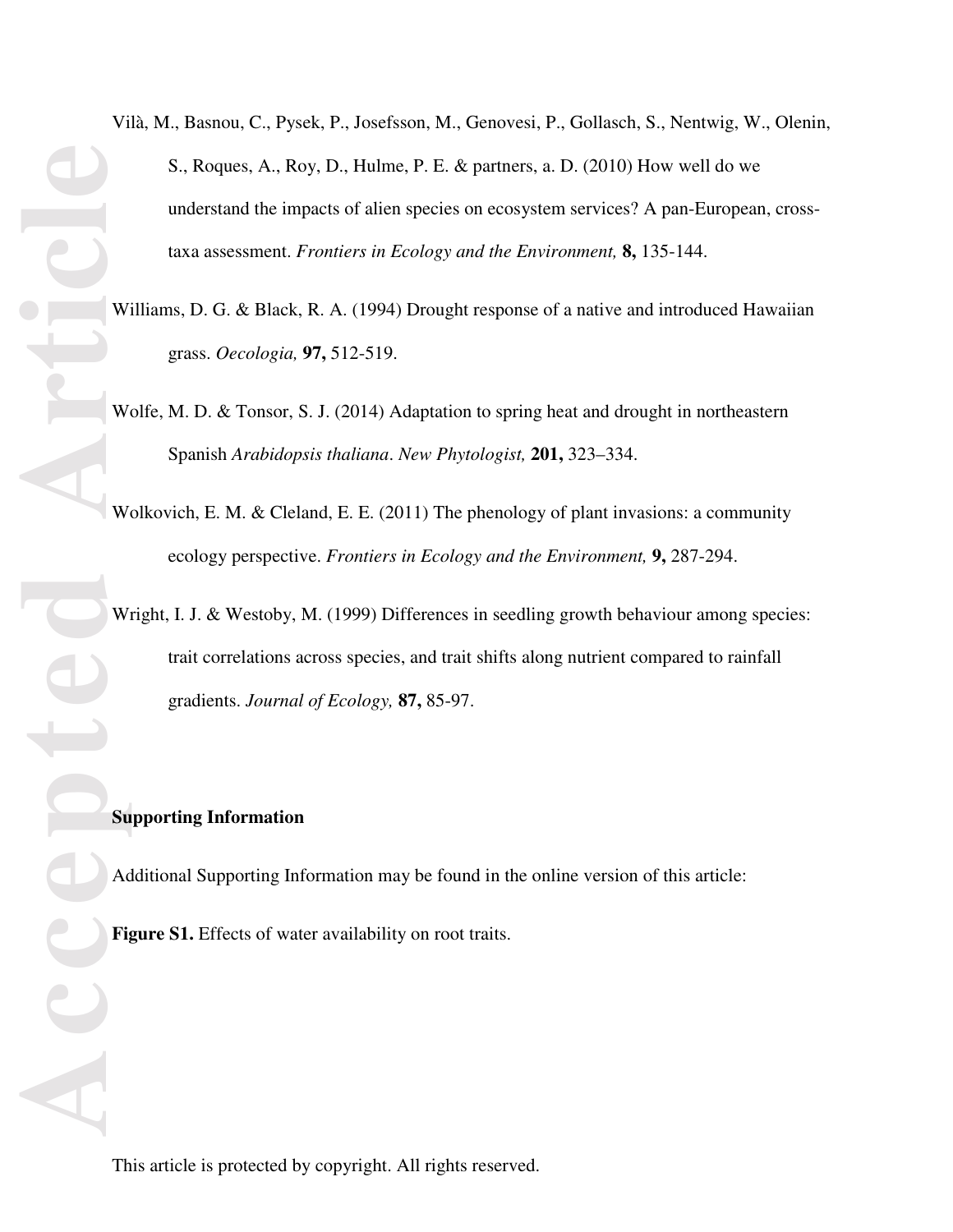**Table 1**. F-values calculated from one-way ANOVA for second generation (F2) plants of two invasive grass species with water treatment as a fixed factor and plot as a random factor. Numerator and denominator degrees of freedom for F-values are presented in parentheses. Significant effects ( $P < 0.05$ ) are in boldface type.

|                           | Avena barbata |                  | <b>Bromus</b> madritensis |         |
|---------------------------|---------------|------------------|---------------------------|---------|
|                           | F             | $\boldsymbol{P}$ | F                         | P       |
| Aboveground traits        |               |                  |                           |         |
| Photosynthetic rate       | 3.82(2,18)    | 0.041            | 0.44(2,40)                | 0.645   |
| Leaf chlorophyll          | 5.09(2,67)    | 0.009            | 2.64(2,41)                | 0.084   |
| <b>WUE</b>                | 0.18(2,24)    | 0.835            | 5.46(2,40)                | 0.008   |
| Leaf N content            | 2.62(2,64)    | 0.081            | 1.55(2,41)                | 0.224   |
| <b>LMA</b>                | 0.23(2,66)    | 0.793            | 1.05(2,42)                | 0.360   |
| Canopy cover              | 3.32(2,67)    | 0.042            | 1.50(2,42)                | 0.235   |
| Flowering date            | 8.04(2,67)    | < 0.001          | 11.36(2,41)               | < 0.001 |
| Seed biomass              | 8.92(2,67)    | < 0.001          | 2.83(2,42)                | 0.070   |
| <b>Belowground traits</b> |               |                  |                           |         |
| Root growth rate          | 0.49(2,24)    | 0.617            | 0.55(2,42)                | 0.586   |
| R: S                      | 0.30(2,24)    | 0.747            | 1.13(2,24)                | 0.339   |
| Root length density       | 0.47(2,24)    | 0.632            | 0.66(2,24)                | 0.527   |
| Fine root ratio           | 0.93(2,12)    | 0.423            | 0.57(2,24)                | 0.575   |
| Specific root length      | 0.57(2,17)    | 0.576            | 0.29(2,24)                | 0.748   |
| N uptake rate             | 0.62(2,24)    | 0.545            | 0.55(2,24)                | 0.583   |

Abbreviations: Water-use efficiency (WUE), leaf mass per area (LMA), root to shoot biomass ratio (R:S)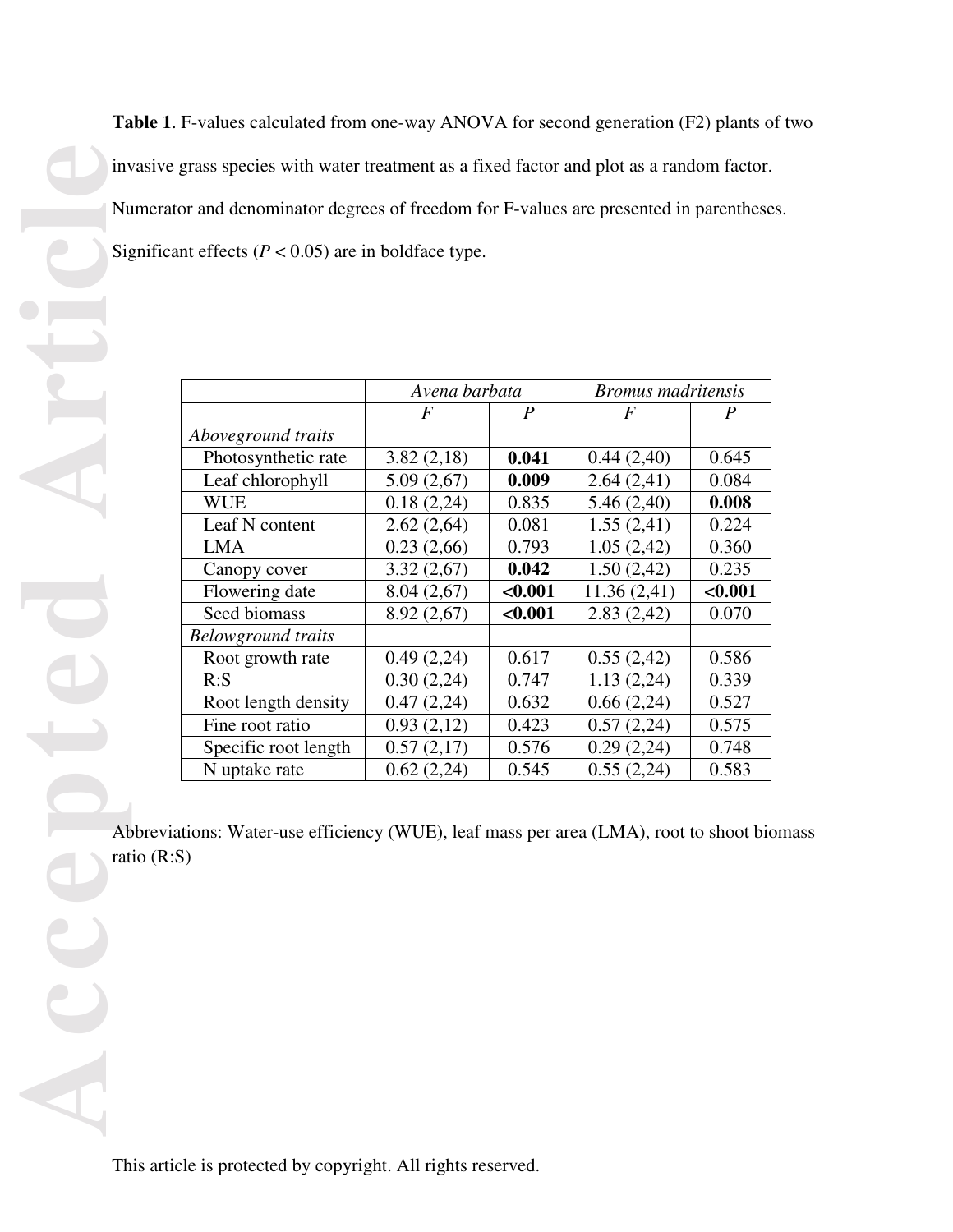**Table 2.** The number of individuals of *A. barbata* and *B. madritensis* sampled for each water treatment. The number of different plots that maternal plants originated from is given in parentheses. Because there was no significant effect of N on any trait, individuals from the two N treatments were grouped within their respective water treatments.

|           |       | A. barbata   B. madritensis |
|-----------|-------|-----------------------------|
| Reduction | 26(7) | 18(8)                       |
| Ambient   | 21(8) | 15(5)                       |
| Addition  | 20(8) | 9(3)                        |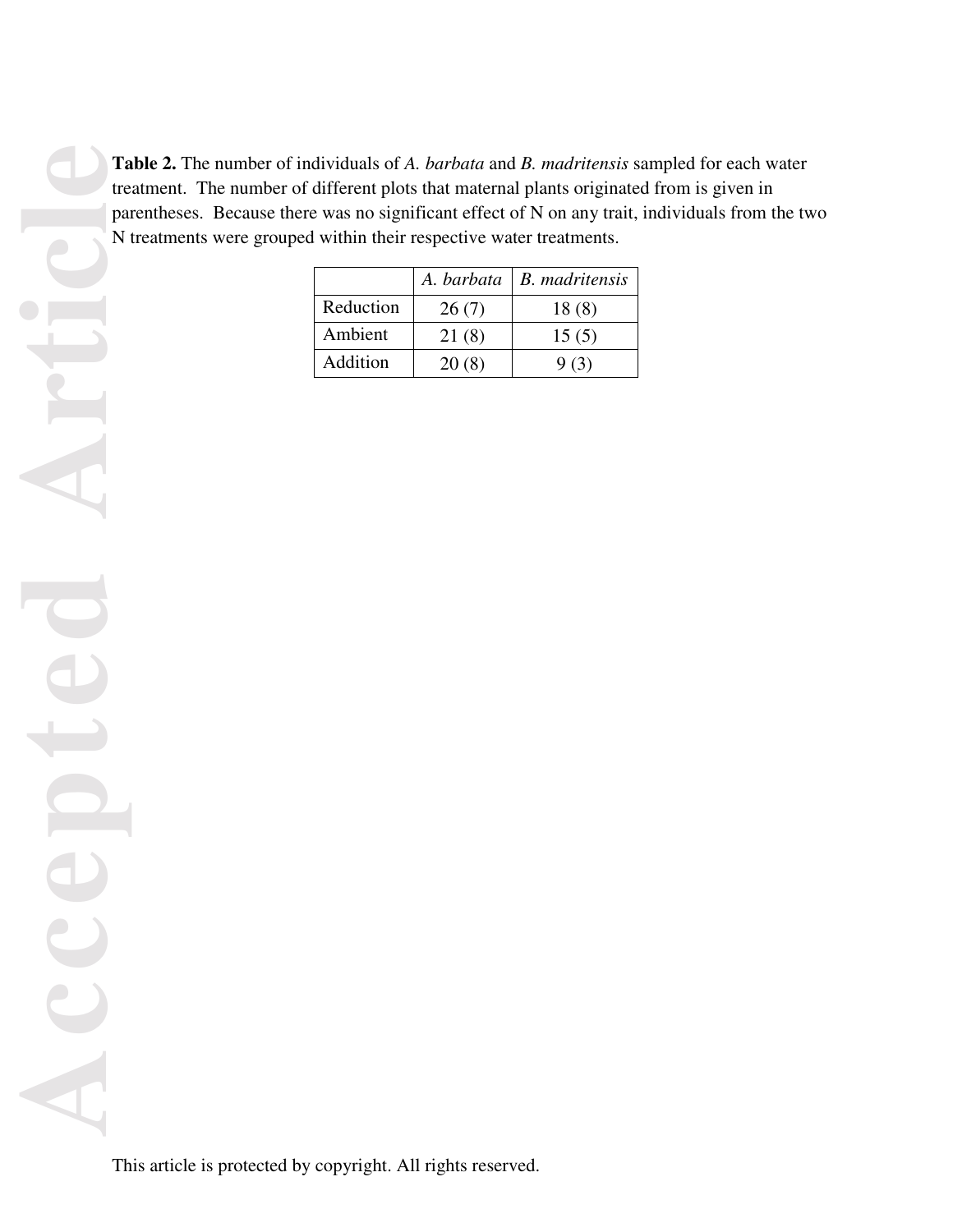**Accepted Article**



Figure 1. Following five years of water manipulations in the field (Irvine, CA), seeds were collected from experimental plots and grown in a common environment over two generations. Physiological, morphological, and phenological traits were measured on the second generation grown in a common environment.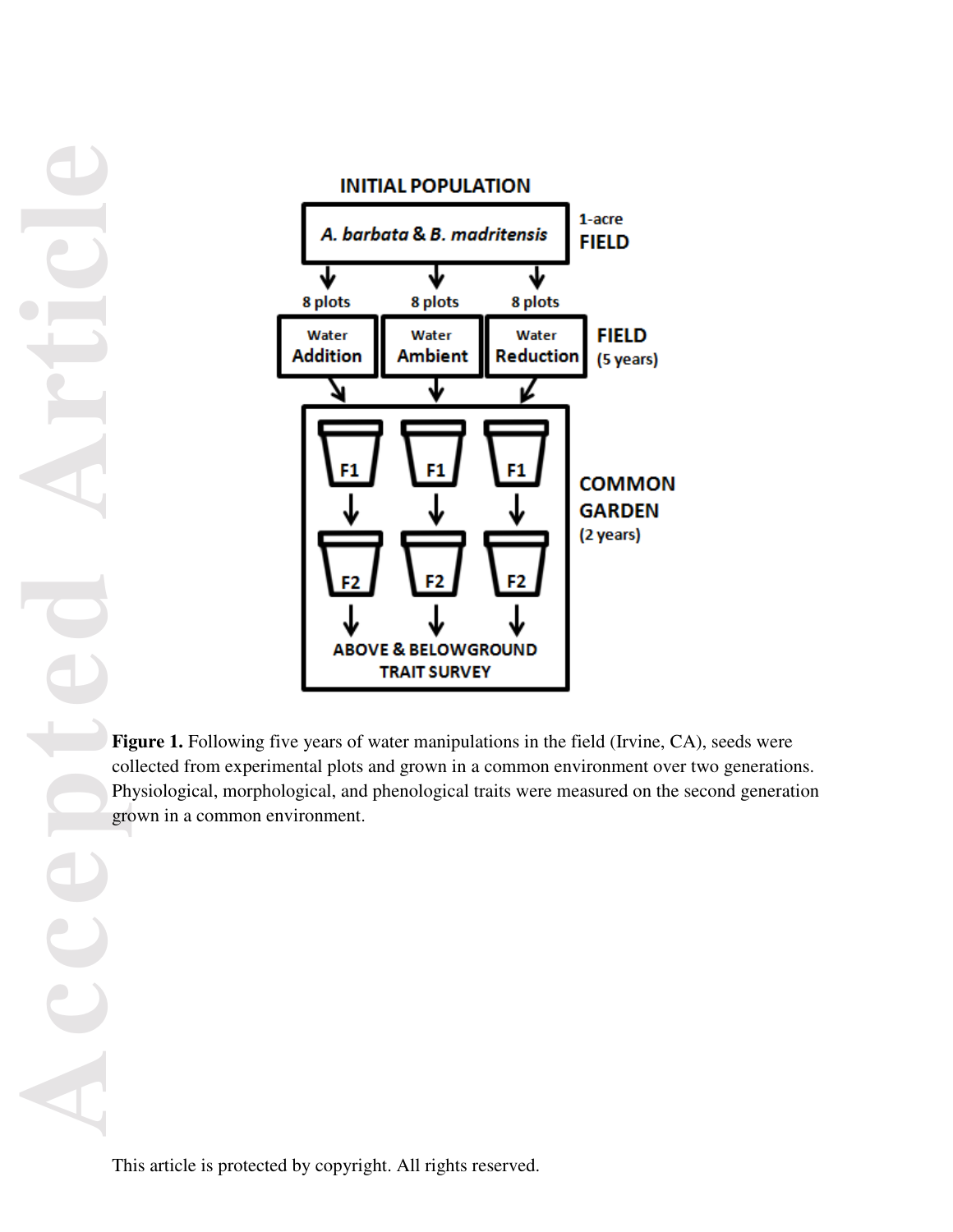**Accepted Article**



Figure 2. Photosynthetic rate (a), water-use efficiency (b), leaf nitrogen content (c), and leaf chlorophyll content (d), first flowering date (e), leaf mass per area (f), seed biomass (g), and canopy cover (h) for *A. barbata* from three watering treatments grown in a common environment (F2 generation). Means and standard errors of water addition, ambient, and reduction treatments are shown. Different letters denote significant differences among means as determined through post-hoc Tukey HSD tests. Where applicable, significant effects of water are noted.